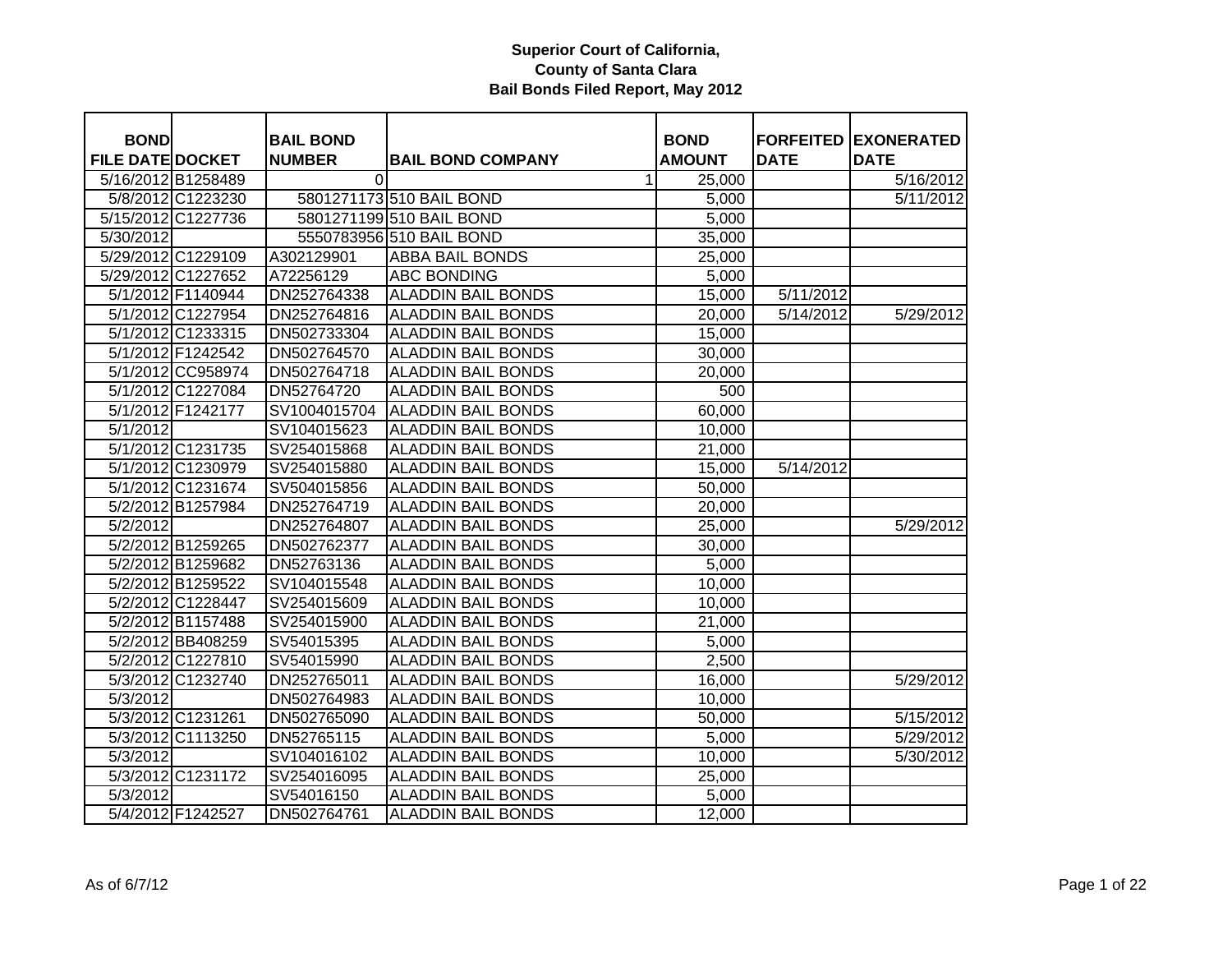|          | 5/4/2012 B1259548 | SV104019473  | <b>ALADDIN BAIL BONDS</b> | 10,000  |           |           |
|----------|-------------------|--------------|---------------------------|---------|-----------|-----------|
|          | 5/7/2012 C1226085 | DN1002765519 | <b>ALADDIN BAIL BONDS</b> | 60,000  |           |           |
| 5/7/2012 |                   | DN102765166  | <b>ALADDIN BAIL BONDS</b> | 10,000  |           |           |
| 5/7/2012 |                   | DN102765278  | <b>ALADDIN BAIL BONDS</b> | 10,000  |           |           |
|          | 5/7/2012 C1121367 | DN102765326  | <b>ALADDIN BAIL BONDS</b> | 5,000   |           |           |
|          | 5/7/2012 C1226913 | DN102765620  | <b>ALADDIN BAIL BONDS</b> | 8,000   |           |           |
|          | 5/7/2012 C1229472 | DN252765312  | <b>ALADDIN BAIL BONDS</b> | 20,000  |           |           |
|          | 5/7/2012 C1233643 | DN252765368  | <b>ALADDIN BAIL BONDS</b> | 10,000  |           |           |
|          | 5/7/2012 CC946941 | DN252765405  | <b>ALADDIN BAIL BONDS</b> | 25,000  | 5/15/2012 |           |
| 5/7/2012 |                   | DN252765464  | <b>ALADDIN BAIL BONDS</b> | 15,000  |           |           |
|          | 5/7/2012 C1233701 | DN25-2765672 | <b>ALADDIN BAIL BONDS</b> | 10,000  |           |           |
|          | 5/7/2012 C1233354 | DN25-2765778 | <b>ALADDIN BAIL BONDS</b> | 25,000  |           |           |
|          | 5/7/2012 B1152769 | DN252765800  | <b>ALADDIN BAIL BONDS</b> | 20,000  |           |           |
| 5/7/2012 |                   | DN25-2765814 | <b>ALADDIN BAIL BONDS</b> | 10,000  |           |           |
|          | 5/7/2012 C1233746 | DN25-2765823 | <b>ALADDIN BAIL BONDS</b> | 10,000  |           |           |
|          | 5/7/2012 C1232902 | DN502765192  | <b>ALADDIN BAIL BONDS</b> | 15,000  |           |           |
|          | 5/7/2012 C1230420 | DN502765621  | <b>ALADDIN BAIL BONDS</b> | 50,000  | 5/21/2012 | 5/30/2012 |
|          | 5/7/2012 C1225125 | DN52765343   | <b>ALADDIN BAIL BONDS</b> | 500     |           |           |
|          | 5/7/2012 C1198223 | DN52765839   | ALADDIN BAIL BONDS        | 5,000   |           |           |
|          | 5/7/2012 B1260500 | SV104016244  | <b>ALADDIN BAIL BONDS</b> | 10,000  |           |           |
|          | 5/7/2012 C1199582 | SV104016256  | <b>ALADDIN BAIL BONDS</b> | 10,000  |           |           |
|          | 5/7/2012 F1242389 | SV254016223  | <b>ALADDIN BAIL BONDS</b> | 15,000  |           |           |
| 5/7/2012 |                   | SV254016403  | <b>ALADDIN BAIL BONDS</b> | 11,000  |           | 6/4/2012  |
| 5/7/2012 |                   | SV25-4016453 | <b>ALADDIN BAIL BONDS</b> | 25,000  |           |           |
|          | 5/7/2012 C1233239 | SV50-4016587 | <b>ALADDIN BAIL BONDS</b> | 50,000  | 6/5/2012  |           |
|          | 5/7/2012 B1259600 | SV54016180   | <b>ALADDIN BAIL BONDS</b> | 5,000   |           |           |
|          | 5/7/2012 C1111771 | SV54016369   | <b>ALADDIN BAIL BONDS</b> | 5,000   |           |           |
|          | 5/7/2012 C1094661 | SV54016586   | <b>ALADDIN BAIL BONDS</b> | 500     |           |           |
|          | 5/8/2012 B1259095 | DN1002762248 | <b>ALADDIN BAIL BONDS</b> | 100,000 |           |           |
|          | 5/8/2012 C1228407 | DN102764824  | <b>ALADDIN BAIL BONDS</b> | 5,000   |           |           |
| 5/8/2012 |                   | DN102765551  | <b>ALADDIN BAIL BONDS</b> | 10,000  |           |           |
|          | 5/8/2012 C1088987 | DN252765930  | <b>ALADDIN BAIL BONDS</b> | 10,000  |           |           |
|          | 5/8/2012 C1233352 | DN502713390  | <b>ALADDIN BAIL BONDS</b> | 30,000  | 6/5/2012  |           |
|          | 5/8/2012 C1226005 | DN52764300   | <b>ALADDIN BAIL BONDS</b> | 5,000   |           |           |
|          | 5/8/2012 C1122070 | DN52764301   | <b>ALADDIN BAIL BONDS</b> | 2,000   |           | 5/18/2012 |
|          | 5/8/2012 C1226137 | DN52764456   | <b>ALADDIN BAIL BONDS</b> | 5,000   |           |           |
| 5/8/2012 |                   | DN52765978   | <b>ALADDIN BAIL BONDS</b> | 11,000  |           | 6/5/2012  |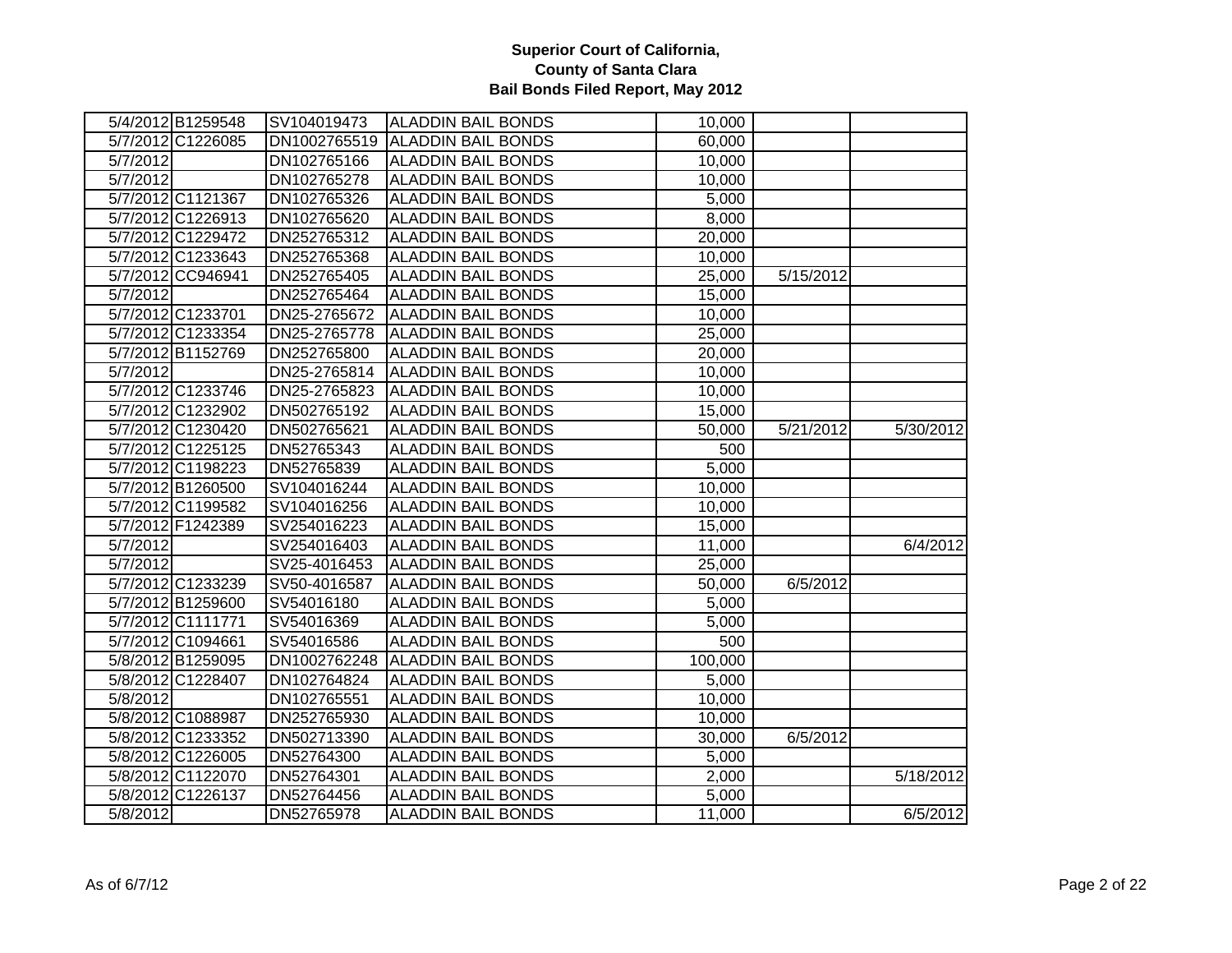|                    | 5/8/2012 C1224034  | SV254016195  | <b>ALADDIN BAIL BONDS</b> | 15,000  |           |
|--------------------|--------------------|--------------|---------------------------|---------|-----------|
|                    | 5/8/2012 C1087980  | SV54015795   | <b>ALADDIN BAIL BONDS</b> | 5,000   | 5/29/2012 |
|                    | 5/8/2012 C1075336  | SV54016043   | <b>ALADDIN BAIL BONDS</b> | 5,000   | 5/25/2012 |
|                    | 5/9/2012 C1231413  | DN1002766062 | <b>ALADDIN BAIL BONDS</b> | 75,000  |           |
|                    | 5/9/2012 B1260403  | DN252765406  | <b>ALADDIN BAIL BONDS</b> | 20,000  |           |
| 5/9/2012           |                    | DN252765531  | <b>ALADDIN BAIL BONDS</b> | 25,000  |           |
| 5/9/2012           |                    | DN252765644  | <b>ALADDIN BAIL BONDS</b> | 10,000  |           |
|                    | 5/9/2012 B1260130  | DN502765996  | <b>ALADDIN BAIL BONDS</b> | 50,000  |           |
|                    | 5/9/2012 B1260198  | SV1004016636 | <b>ALADDIN BAIL BONDS</b> | 80,000  |           |
|                    | 5/9/2012 C1230529  | SV104016837  | <b>ALADDIN BAIL BONDS</b> | 10,000  |           |
|                    | 5/9/2012 C1227678  | SV54016794   | <b>ALADDIN BAIL BONDS</b> | 5,000   |           |
| 5/10/2012 F1242626 |                    | DN102766097  | <b>ALADDIN BAIL BONDS</b> | 10,000  |           |
|                    | 5/10/2012 C1086050 | DN102766294  | <b>ALADDIN BAIL BONDS</b> | 7,500   |           |
| 5/10/2012          |                    | DN252766176  | <b>ALADDIN BAIL BONDS</b> | 10,000  |           |
|                    | 5/10/2012 C1115935 | DN252766195  | <b>ALADDIN BAIL BONDS</b> | 25,000  |           |
| 5/10/2012          |                    | SV1004016879 | <b>ALADDIN BAIL BONDS</b> | 60,000  |           |
| 5/10/2012          |                    | SV104016956  | <b>ALADDIN BAIL BONDS</b> | 7,000   |           |
| 5/10/2012 F1242475 |                    | SV254016685  | <b>ALADDIN BAIL BONDS</b> | 11,000  |           |
|                    | 5/10/2012 C1233522 | SV254016861  | <b>ALADDIN BAIL BONDS</b> | 25,000  |           |
| 5/11/2012          |                    | DN1002766249 | <b>ALADDIN BAIL BONDS</b> | 100,000 |           |
| 5/11/2012 B1259155 |                    | DN252740544  | <b>ALADDIN BAIL BONDS</b> | 10,000  |           |
|                    | 5/14/2012 C1230095 | DN102766900  | <b>ALADDIN BAIL BONDS</b> | 5,000   |           |
|                    | 5/14/2012 CC829149 | DN252763183  | <b>ALADDIN BAIL BONDS</b> | 15,000  |           |
|                    | 5/14/2012 C1117782 | DN252765853  | <b>ALADDIN BAIL BONDS</b> | 25,000  |           |
|                    | 5/14/2012 C1232935 | DN252766461  | <b>ALADDIN BAIL BONDS</b> | 25,000  |           |
| 5/14/2012          |                    | DN252766462  | <b>ALADDIN BAIL BONDS</b> | 25,000  |           |
| 5/14/2012          |                    | DN252766511  | <b>ALADDIN BAIL BONDS</b> | 10,000  |           |
| 5/14/2012          |                    | DN252766555  | <b>ALADDIN BAIL BONDS</b> | 25,000  |           |
| 5/14/2012 C1233611 |                    | DN252766556  | <b>ALADDIN BAIL BONDS</b> | 12,000  |           |
| 5/14/2012 C1231591 |                    | DN252766714  | <b>ALADDIN BAIL BONDS</b> | 25,000  |           |
| 5/14/2012          |                    | DN252766746  | <b>ALADDIN BAIL BONDS</b> | 10,000  |           |
| 5/14/2012          |                    | DN252766814  | <b>ALADDIN BAIL BONDS</b> | 25,000  |           |
| 5/14/2012          |                    | DN252766836  | <b>ALADDIN BAIL BONDS</b> | 11,000  |           |
|                    | 5/14/2012 C1227738 | DN252766909  | <b>ALADDIN BAIL BONDS</b> | 25,000  |           |
| 5/14/2012          |                    | DN502766528  | <b>ALADDIN BAIL BONDS</b> | 35,000  |           |
|                    | 5/14/2012 C1231469 | DN502766657  | <b>ALADDIN BAIL BONDS</b> | 27,000  |           |
|                    | 5/14/2012 C1233656 | DN502766728  | <b>ALADDIN BAIL BONDS</b> | 50,000  |           |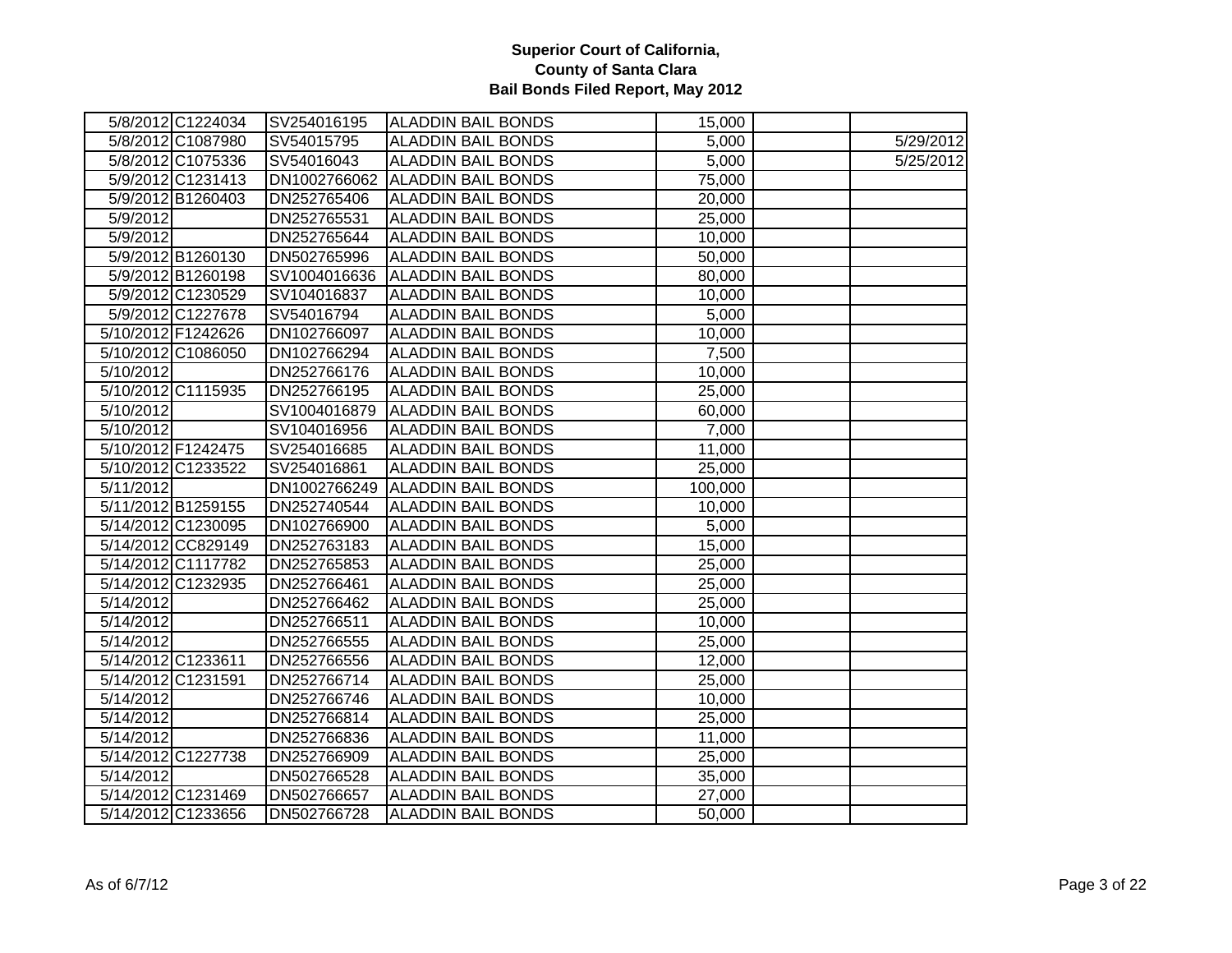| 5/14/2012 C1233656 | DN502766791  | <b>ALADDIN BAIL BONDS</b> | 50,000 |           |           |
|--------------------|--------------|---------------------------|--------|-----------|-----------|
| 5/14/2012 C1233656 | DN502766863  | <b>ALADDIN BAIL BONDS</b> | 50,000 |           |           |
| 5/14/2012          | DN502766894  | <b>ALADDIN BAIL BONDS</b> | 10,000 |           |           |
| 5/14/2012          | DN52766628   | <b>ALADDIN BAIL BONDS</b> | 2,000  |           |           |
| 5/14/2012 C1233632 | DN52766641   | <b>ALADDIN BAIL BONDS</b> | 5,000  |           |           |
| 5/14/2012 FF930192 | SV104017015  | <b>ALADDIN BAIL BONDS</b> | 10,000 |           |           |
| 5/14/2012 C1231511 | SV104017067  | <b>ALADDIN BAIL BONDS</b> | 10,000 |           |           |
| 5/14/2012 C1228535 | SV254016665  | <b>ALADDIN BAIL BONDS</b> | 20,000 |           |           |
| 5/14/2012          | SV254017020  | <b>ALADDIN BAIL BONDS</b> | 25,000 |           |           |
| 5/14/2012 C1232479 | SV254017236  | <b>ALADDIN BAIL BONDS</b> | 25,000 | 5/25/2012 |           |
| 5/14/2012          | SV254017374  | <b>ALADDIN BAIL BONDS</b> | 16,000 |           |           |
| 5/14/2012          | SV254017408  | <b>ALADDIN BAIL BONDS</b> | 15,000 |           |           |
| 5/14/2012 C1232046 | SV504017089  | <b>ALADDIN BAIL BONDS</b> | 50,000 |           |           |
| 5/14/2012 C1122499 | SV504017235  | <b>ALADDIN BAIL BONDS</b> | 50,000 |           |           |
| 5/14/2012 C1233656 | SV504017399  | <b>ALADDIN BAIL BONDS</b> | 50,000 |           |           |
| 5/14/2012          | SV54017240   | <b>ALADDIN BAIL BONDS</b> | 5,000  |           |           |
| 5/14/2012 C1230673 | SV54017375   | <b>ALADDIN BAIL BONDS</b> | 3,000  |           |           |
| 5/15/2012 B1260241 | DN102766514  | <b>ALADDIN BAIL BONDS</b> | 6,000  |           | 5/24/2012 |
| 5/15/2012          | DN252766497  | <b>ALADDIN BAIL BONDS</b> | 25,000 |           | 5/24/2012 |
| 5/15/2012 B1152240 | DN252767069  | <b>ALADDIN BAIL BONDS</b> | 15,000 |           |           |
| 5/15/2012 B1260154 | DN502766522  | <b>ALADDIN BAIL BONDS</b> | 25,000 |           |           |
| 5/15/2012 C1109780 | SV104016222  | <b>ALADDIN BAIL BONDS</b> | 10,000 |           |           |
| 5/15/2012          | SV104017489  | <b>ALADDIN BAIL BONDS</b> | 10,000 |           |           |
| 5/15/2012          | SV254017297  | <b>ALADDIN BAIL BONDS</b> | 15,000 |           |           |
| 5/15/2012          | SV4017110    | <b>ALADDIN BAIL BONDS</b> | 5,000  |           |           |
| 5/15/2012          | SV504017548  | <b>ALADDIN BAIL BONDS</b> | 50,000 |           |           |
| 5/15/2012 C1110878 | SV54015076   | <b>ALADDIN BAIL BONDS</b> | 2,000  |           |           |
| 5/16/2012 F1242644 | DN1002767086 | <b>ALADDIN BAIL BONDS</b> | 51,000 |           |           |
| 5/16/2012 B1260122 | DN252767002  | <b>ALADDIN BAIL BONDS</b> | 16,000 |           |           |
| 5/16/2012 C1230057 | DN252767095  | <b>ALADDIN BAIL BONDS</b> | 25,000 |           |           |
| 5/16/2012          | DN252767141  | <b>ALADDIN BAIL BONDS</b> | 25,000 |           |           |
| 5/16/2012 B1258978 | DN52766197   | <b>ALADDIN BAIL BONDS</b> | 5,000  |           |           |
| 5/16/2012 B1259086 | DN52766285   | <b>ALADDIN BAIL BONDS</b> | 3,000  |           |           |
| 5/16/2012 B1259756 | DN52766472   | <b>ALADDIN BAIL BONDS</b> | 5,000  |           |           |
| 5/16/2012 B1259963 | DN52766751   | <b>ALADDIN BAIL BONDS</b> | 5,000  |           |           |
| 5/16/2012          | DN52767044   | <b>ALADDIN BAIL BONDS</b> | 1,000  |           |           |
| 5/16/2012 B1259097 | SV104016380  | <b>ALADDIN BAIL BONDS</b> | 10,000 |           |           |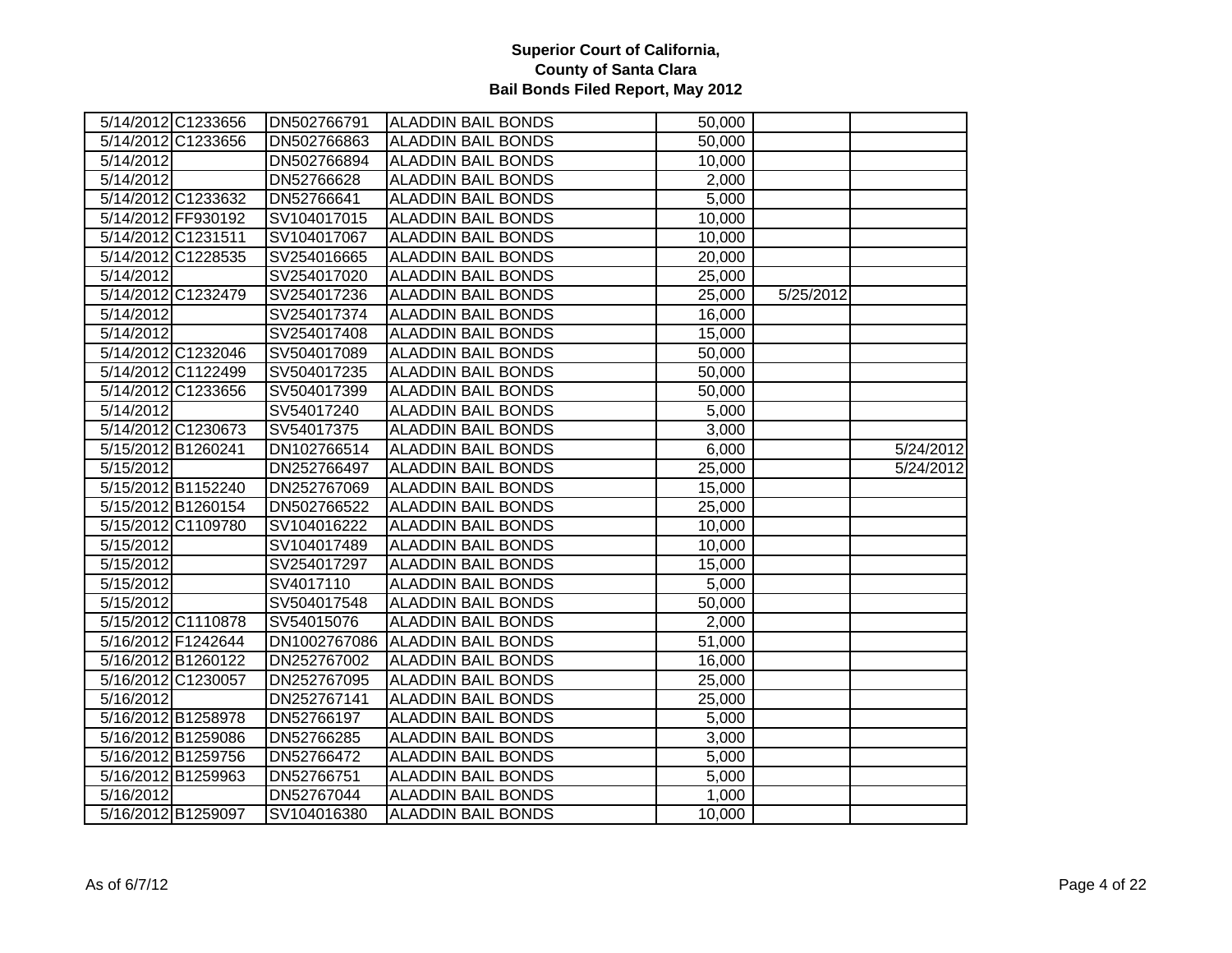|                    | 5/16/2012 B1259023 | SV254016307  | <b>ALADDIN BAIL BONDS</b> | 15,000  |           |           |
|--------------------|--------------------|--------------|---------------------------|---------|-----------|-----------|
|                    | 5/16/2012 B1259489 | SV254016709  | <b>ALADDIN BAIL BONDS</b> | 25,000  |           |           |
|                    | 5/16/2012 B1259683 | SV254017495  | <b>ALADDIN BAIL BONDS</b> | 20,000  |           | 5/29/2012 |
|                    | 5/16/2012 C1069519 | SV254017594  | <b>ALADDIN BAIL BONDS</b> | 25,000  |           |           |
|                    | 5/16/2012 C1233047 | SV254017646  | <b>ALADDIN BAIL BONDS</b> | 15,000  |           |           |
|                    | 5/16/2012 B1260348 | SV54017472   | <b>ALADDIN BAIL BONDS</b> | 5,000   | 5/29/2012 |           |
|                    | 5/17/2012 C1230746 | DN52767366   | <b>ALADDIN BAIL BONDS</b> | 5,000   |           | 5/17/2012 |
|                    | 5/17/2012 B1047989 | SV504016958  | <b>ALADDIN BAIL BONDS</b> | 25,000  |           |           |
|                    | 5/18/2012 B1154099 | DN102767172  | <b>ALADDIN BAIL BONDS</b> | 10,000  |           |           |
| 5/18/2012          |                    | DN252767131  | <b>ALADDIN BAIL BONDS</b> | 15,000  |           |           |
| 5/18/2012 C1232531 |                    | DN252767566  | <b>ALADDIN BAIL BONDS</b> | 25,000  |           |           |
|                    | 5/18/2012 C1232032 | DN252767570  | <b>ALADDIN BAIL BONDS</b> | 20,000  |           |           |
| 5/18/2012 B1260387 |                    | DN502767257  | <b>ALADDIN BAIL BONDS</b> | 50,000  |           |           |
|                    | 5/18/2012 B1157122 | SV104017218  | <b>ALADDIN BAIL BONDS</b> | 10,000  |           |           |
|                    | 5/18/2012 B1157314 | SV104017219  | <b>ALADDIN BAIL BONDS</b> | 10,000  |           |           |
|                    | 5/18/2012 B1260344 | SV104017568  | <b>ALADDIN BAIL BONDS</b> | 10,000  |           | 5/29/2012 |
|                    | 5/18/2012 C1231858 | SV254017817  | <b>ALADDIN BAIL BONDS</b> | 12,000  |           |           |
|                    | 5/21/2012 C1087808 | DN102766885  | <b>ALADDIN BAIL BONDS</b> | 10,000  |           |           |
|                    | 5/21/2012 C1230124 | DN102767476  | <b>ALADDIN BAIL BONDS</b> | 10,000  |           |           |
|                    | 5/21/2012 C1232528 | DN2502767949 | <b>ALADDIN BAIL BONDS</b> | 250,000 |           |           |
| 5/21/2012 C1230261 |                    | DN52767880   | <b>ALADDIN BAIL BONDS</b> | 1,500   |           |           |
|                    | 5/21/2012 C1104368 | SV504017404  | <b>ALADDIN BAIL BONDS</b> | 35,000  |           |           |
| 5/22/2012          |                    | DN102767995  | <b>ALADDIN BAIL BONDS</b> | 5,000   |           |           |
| 5/22/2012          |                    | DN102768031  | <b>ALADDIN BAIL BONDS</b> | 5,000   |           |           |
| 5/22/2012          |                    | DN102768047  | <b>ALADDIN BAIL BONDS</b> | 5,000   |           |           |
| 5/22/2012          |                    | DN102768089  | <b>ALADDIN BAIL BONDS</b> | 10,000  |           |           |
| 5/22/2012          |                    | DN252767842  | <b>ALADDIN BAIL BONDS</b> | 25,000  |           |           |
| 5/22/2012 F1033111 |                    | DN252768042  | <b>ALADDIN BAIL BONDS</b> | 16,000  |           |           |
| 5/22/2012          |                    | DN252768049  | <b>ALADDIN BAIL BONDS</b> | 10,000  |           |           |
| 5/22/2012          |                    | DN502767879  | <b>ALADDIN BAIL BONDS</b> | 30,000  |           |           |
| 5/22/2012          |                    | DN502768062  | <b>ALADDIN BAIL BONDS</b> | 25,000  |           |           |
| 5/22/2012          |                    | DN502768063  | <b>ALADDIN BAIL BONDS</b> | 25,000  |           |           |
| 5/22/2012          |                    | DN502768100  | <b>ALADDIN BAIL BONDS</b> | 50,000  |           |           |
| 5/22/2012          |                    | SV104017870  | <b>ALADDIN BAIL BONDS</b> | 5,000   |           |           |
| 5/22/2012          |                    | SV104017886  | <b>ALADDIN BAIL BONDS</b> | 10,000  |           |           |
| 5/22/2012          |                    | SV104018058  | <b>ALADDIN BAIL BONDS</b> | 10,000  |           |           |
|                    | 5/22/2012 C1231117 | SV104018349  | <b>ALADDIN BAIL BONDS</b> | 10,000  |           |           |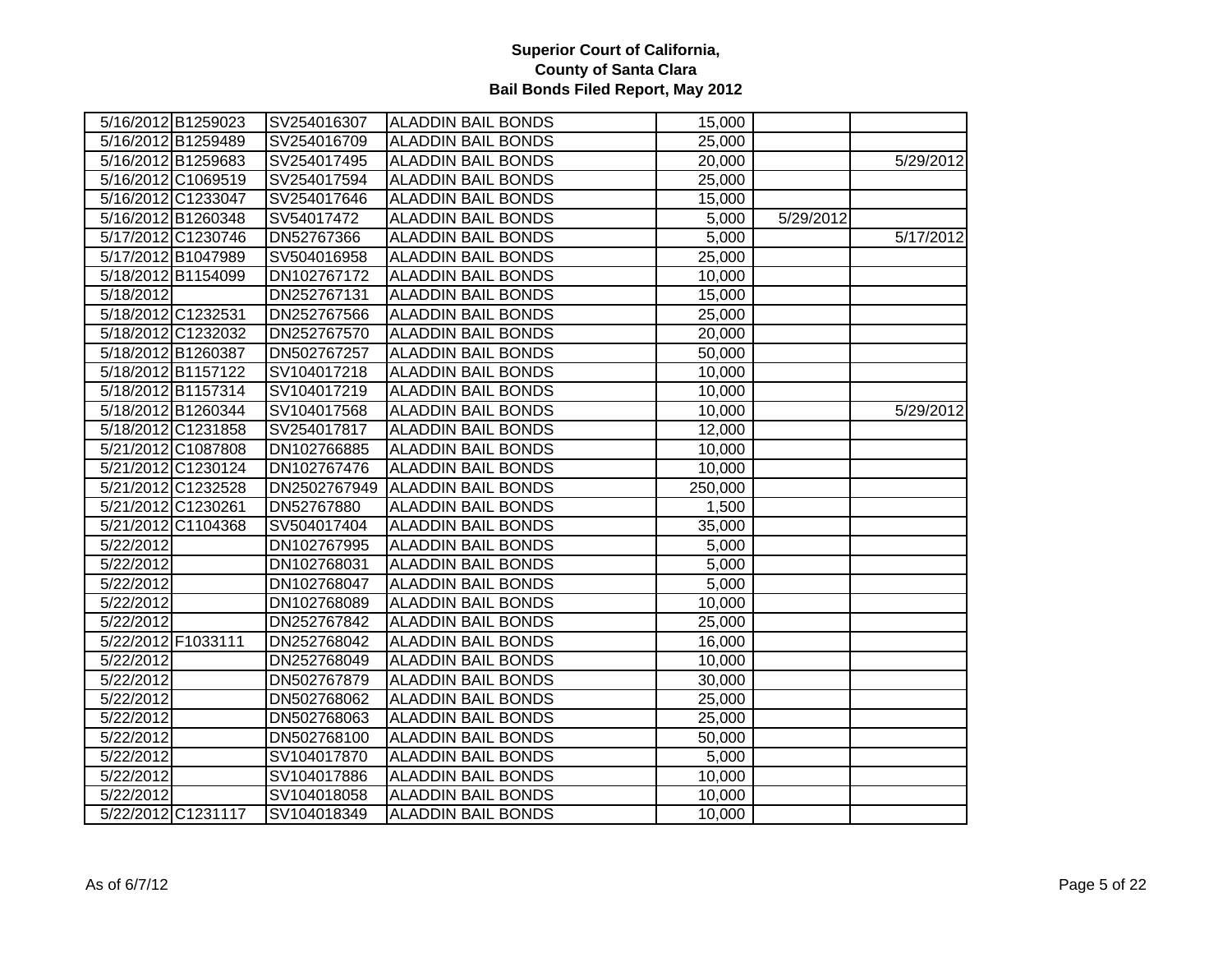| 5/22/2012 |                    | SV504018191  | <b>ALADDIN BAIL BONDS</b> | 25,000  |           |           |
|-----------|--------------------|--------------|---------------------------|---------|-----------|-----------|
| 5/22/2012 |                    | SV504018256  | <b>ALADDIN BAIL BONDS</b> | 25,000  |           |           |
|           | 5/22/2012 CC332620 | SV54018261   | <b>ALADDIN BAIL BONDS</b> | 1,151   |           |           |
| 5/23/2012 |                    | DN1002768265 | <b>ALADDIN BAIL BONDS</b> | 100,000 |           |           |
|           | 5/23/2012 B1259114 | DN102767777  | <b>ALADDIN BAIL BONDS</b> | 10,000  |           |           |
|           | 5/23/2012 B1260124 | DN252768043  | <b>ALADDIN BAIL BONDS</b> | 25,000  |           |           |
|           | 5/23/2012 B1260446 | DN502767866  | <b>ALADDIN BAIL BONDS</b> | 25,000  |           |           |
|           | 5/23/2012 B1050739 | SV104017994  | <b>ALADDIN BAIL BONDS</b> | 10,000  |           |           |
|           | 5/23/2012 B1045970 | SV104018372  | <b>ALADDIN BAIL BONDS</b> | 10,000  |           |           |
|           | 5/23/2012 BB943556 | SV104018378  | <b>ALADDIN BAIL BONDS</b> | 8,000   |           | 5/23/2012 |
| 5/23/2012 |                    | SV104018409  | <b>ALADDIN BAIL BONDS</b> | 10,000  |           |           |
|           | 5/23/2012 B1260030 | SV254018120  | <b>ALADDIN BAIL BONDS</b> | 25,000  |           |           |
|           | 5/23/2012 B1154669 | SV254018373  | <b>ALADDIN BAIL BONDS</b> | 10,000  |           | 5/23/2012 |
|           | 5/24/2012 C1231345 | DN1002768509 | <b>ALADDIN BAIL BONDS</b> | 100,000 |           |           |
| 5/24/2012 |                    | DN102768420  | <b>ALADDIN BAIL BONDS</b> | 10,000  |           |           |
| 5/24/2012 |                    | DN252768305  | <b>ALADDIN BAIL BONDS</b> | 25,000  |           |           |
| 5/24/2012 |                    | DN502768408  | <b>ALADDIN BAIL BONDS</b> | 10,000  |           |           |
|           | 5/24/2012 C1227971 | SV1004018444 | <b>ALADDIN BAIL BONDS</b> | 100,000 |           |           |
| 5/24/2012 |                    | SV254018528  | <b>ALADDIN BAIL BONDS</b> | 25,000  |           |           |
|           | 5/24/2012 C1122174 | SV504018445  | <b>ALADDIN BAIL BONDS</b> | 40,000  |           |           |
| 5/24/2012 |                    | SV504018546  | <b>ALADDIN BAIL BONDS</b> | 50,000  |           |           |
|           | 5/24/2012 C1231946 | SV54018513   | <b>ALADDIN BAIL BONDS</b> | 5,000   | 5/31/2012 |           |
|           | 5/24/2012 C1232051 | SV54018514   | <b>ALADDIN BAIL BONDS</b> | 5,000   | 5/31/2012 |           |
|           | 5/24/2012 C1228281 | SV54018515   | <b>ALADDIN BAIL BONDS</b> | 5,000   | 5/31/2012 |           |
| 5/24/2012 |                    | SV54018523   | <b>ALADDIN BAIL BONDS</b> | 3,000   |           |           |
|           | 5/25/2012 CC649407 | DN102767533  | <b>ALADDIN BAIL BONDS</b> | 10,000  |           |           |
|           | 5/25/2012 B1259753 | DN102768471  | <b>ALADDIN BAIL BONDS</b> | 10,000  |           |           |
|           | 5/25/2012 B1260416 | DN252768275  | <b>ALADDIN BAIL BONDS</b> | 10,000  |           |           |
| 5/25/2012 |                    | DN252768491  | <b>ALADDIN BAIL BONDS</b> | 20,000  |           |           |
|           | 5/25/2012 B1260283 | DN502768409  | <b>ALADDIN BAIL BONDS</b> | 21,000  |           |           |
|           | 5/25/2012 C1231448 | DN502768611  | <b>ALADDIN BAIL BONDS</b> | 50,000  |           |           |
|           | 5/25/2012 F1242723 | DN52768482   | <b>ALADDIN BAIL BONDS</b> | 5,000   |           |           |
| 5/25/2012 |                    | SV104018594  | <b>ALADDIN BAIL BONDS</b> | 10,000  |           |           |
|           | 5/25/2012 C1223049 | SV254018111  | <b>ALADDIN BAIL BONDS</b> | 15,000  |           |           |
|           | 5/25/2012 B1259757 | SV54017583   | <b>ALADDIN BAIL BONDS</b> | 5,000   |           |           |
|           | 5/29/2012 C1233021 | DN1002768965 | <b>ALADDIN BAIL BONDS</b> | 100,000 |           |           |
|           | 5/29/2012 C1114742 | DN102767368  | <b>ALADDIN BAIL BONDS</b> | 5,000   |           |           |
|           |                    |              |                           |         |           |           |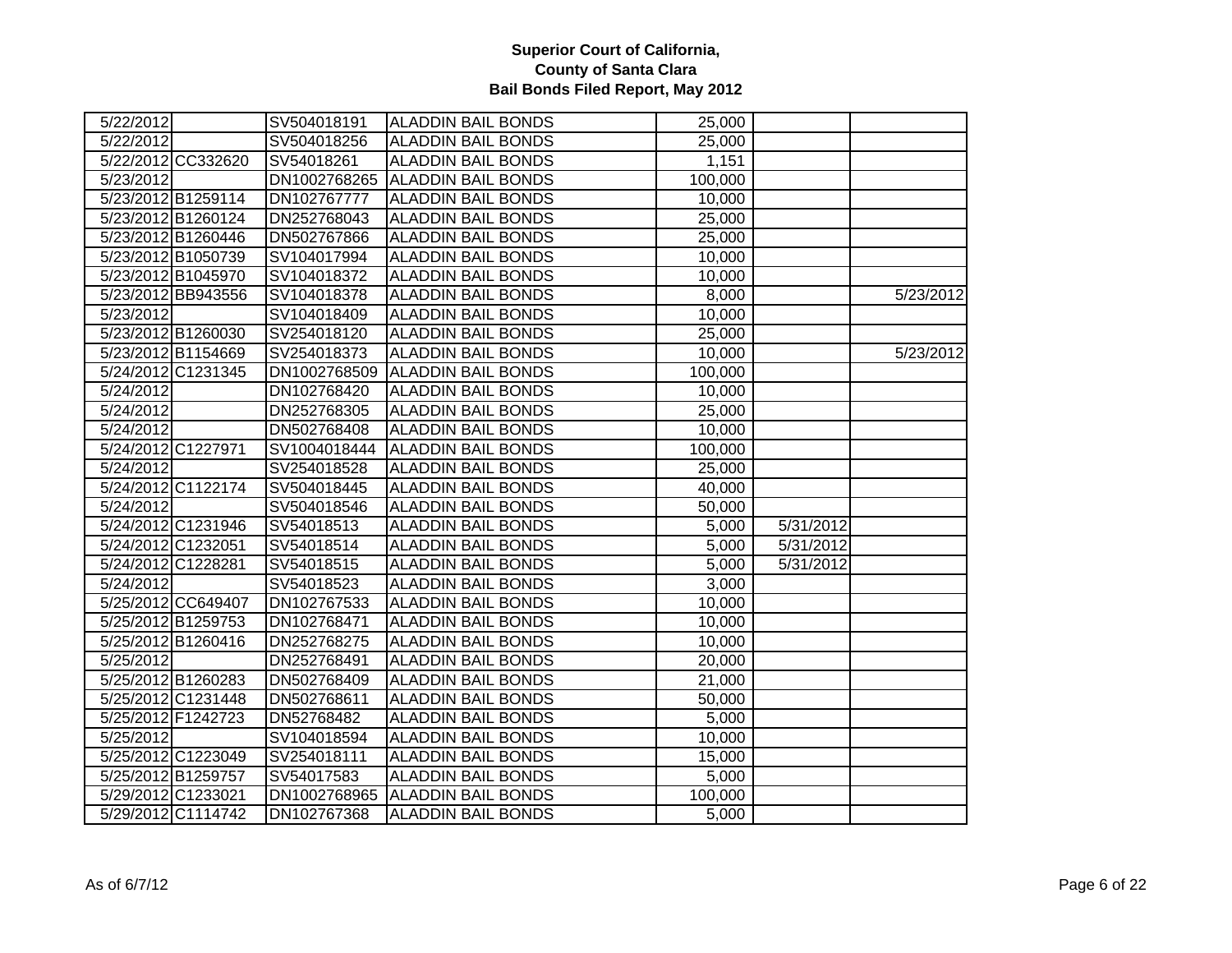| 5/29/2012 C1231943     | DN102768652 | <b>ALADDIN BAIL BONDS</b> | 10,000 |  |
|------------------------|-------------|---------------------------|--------|--|
| $\overline{5/29/2012}$ | DN102769036 | <b>ALADDIN BAIL BONDS</b> | 10,000 |  |
| 5/29/2012 C1121341     | DN102769243 | <b>ALADDIN BAIL BONDS</b> | 10,000 |  |
| 5/29/2012              | DN252768677 | <b>ALADDIN BAIL BONDS</b> | 2,300  |  |
| 5/29/2012              | DN252768857 | <b>ALADDIN BAIL BONDS</b> | 10,000 |  |
| 5/29/2012              | DN252769008 | <b>ALADDIN BAIL BONDS</b> | 25,000 |  |
| 5/29/2012 C1111487     | DN252769101 | <b>ALADDIN BAIL BONDS</b> | 10,000 |  |
| 5/29/2012              | DN252769111 | <b>ALADDIN BAIL BONDS</b> | 21,000 |  |
| 5/29/2012              | DN252769173 | <b>ALADDIN BAIL BONDS</b> | 25,000 |  |
| 5/29/2012              | DN252769215 | <b>ALADDIN BAIL BONDS</b> | 10,000 |  |
| 5/29/2012              | DN252769239 | <b>ALADDIN BAIL BONDS</b> | 11,000 |  |
| 5/29/2012              | DN502768699 | <b>ALADDIN BAIL BONDS</b> | 25,000 |  |
| 5/29/2012 C1233061     | DN502768780 | <b>ALADDIN BAIL BONDS</b> | 26,000 |  |
| 5/29/2012              | DN502769145 | <b>ALADDIN BAIL BONDS</b> | 30,000 |  |
| 5/29/2012 C1233813     | DN52768650  | <b>ALADDIN BAIL BONDS</b> | 5,000  |  |
| 5/29/2012              | DN52768684  | ALADDIN BAIL BONDS        | 1,000  |  |
| 5/29/2012 C1120931     | DN52769103  | <b>ALADDIN BAIL BONDS</b> | 1,500  |  |
| 5/29/2012 CC931861     | DN52769245  | <b>ALADDIN BAIL BONDS</b> | 5,000  |  |
| 5/29/2012 C1232733     | SV104018701 | <b>ALADDIN BAIL BONDS</b> | 10,000 |  |
| 5/29/2012 C1226239     | SV104018819 | <b>ALADDIN BAIL BONDS</b> | 6,000  |  |
| 5/29/2012              | SV104018855 | <b>ALADDIN BAIL BONDS</b> | 10,000 |  |
| 5/29/2012              | SV104018889 | <b>ALADDIN BAIL BONDS</b> | 10,000 |  |
| 5/29/2012              | SV104018955 | <b>ALADDIN BAIL BONDS</b> | 10,000 |  |
| 5/29/2012              | SV104019116 | <b>ALADDIN BAIL BONDS</b> | 10,000 |  |
| 5/29/2012              | SV254018820 | <b>ALADDIN BAIL BONDS</b> | 25,000 |  |
| 5/29/2012              | SV254018866 | <b>ALADDIN BAIL BONDS</b> | 20,000 |  |
| 5/29/2012              | SV254018879 | <b>ALADDIN BAIL BONDS</b> | 11,000 |  |
| 5/29/2012              | SV254019024 | <b>ALADDIN BAIL BONDS</b> | 11,000 |  |
| 5/29/2012 C1232876     | SV504018547 | <b>ALADDIN BAIL BONDS</b> | 30,000 |  |
| 5/29/2012              | SV504018732 | <b>ALADDIN BAIL BONDS</b> | 30,000 |  |
| 5/30/2012              | DN102713370 | <b>ALADDIN BAIL BONDS</b> | 10,000 |  |
| 5/30/2012              | DN102730893 | <b>ALADDIN BAIL BONDS</b> | 10,000 |  |
| 5/30/2012              | DN102739402 | <b>ALADDIN BAIL BONDS</b> | 10,000 |  |
| 5/30/2012              | DN102768792 | <b>ALADDIN BAIL BONDS</b> | 10,000 |  |
| 5/30/2012              | DN102768794 | <b>ALADDIN BAIL BONDS</b> | 10,000 |  |
| 5/30/2012              | DN102768803 | <b>ALADDIN BAIL BONDS</b> | 10,000 |  |
| 5/30/2012              | DN102768811 | <b>ALADDIN BAIL BONDS</b> | 10,000 |  |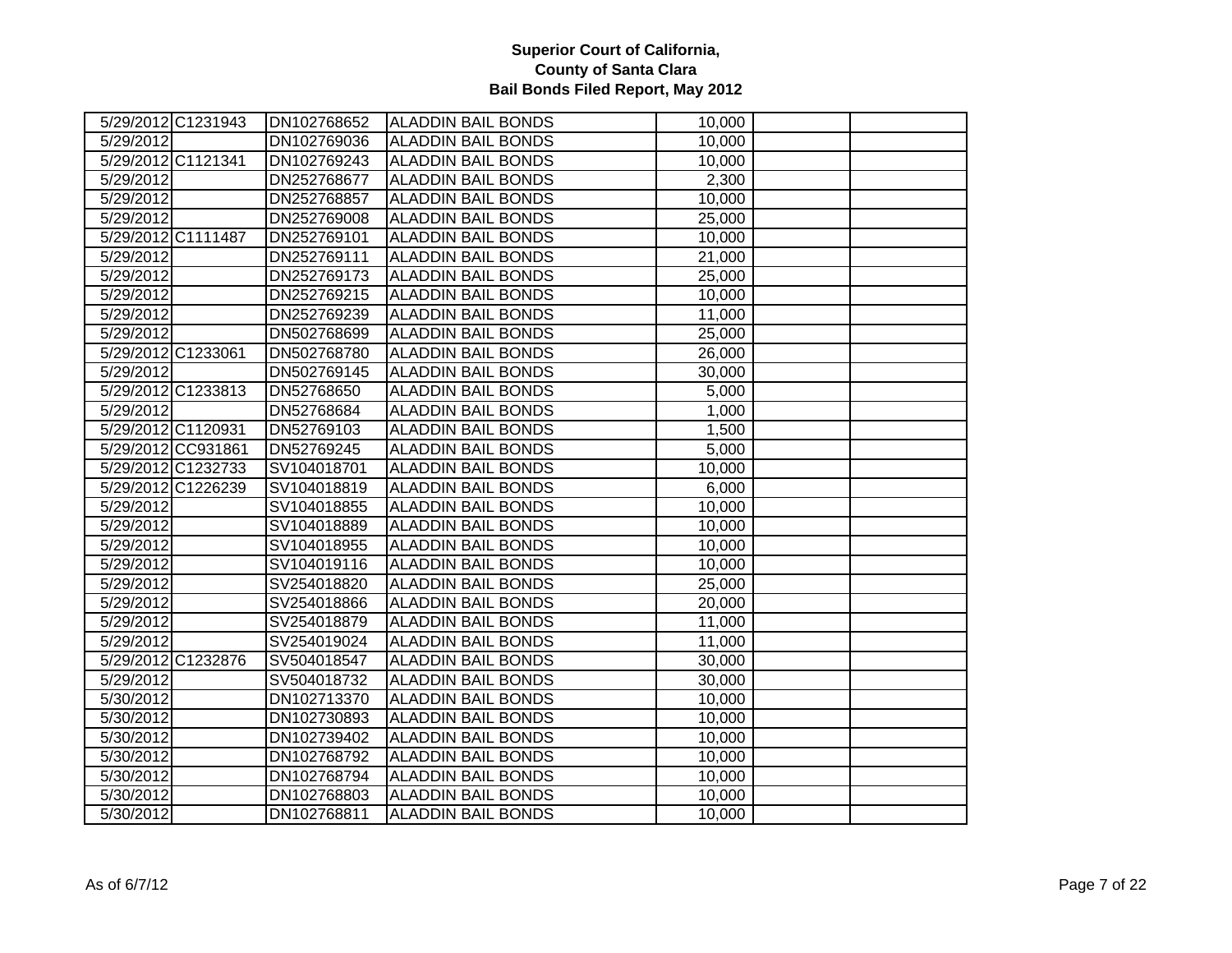| 5/30/2012 F1138495     | DN102768886 | <b>ALADDIN BAIL BONDS</b> | 6,000  |           |
|------------------------|-------------|---------------------------|--------|-----------|
| 5/30/2012 B1260532     | DN102768887 | <b>ALADDIN BAIL BONDS</b> | 10,000 |           |
| 5/30/2012 BB944664     | DN102768917 | <b>ALADDIN BAIL BONDS</b> | 10,000 |           |
| 5/30/2012 B1259520     | DN102769246 | <b>ALADDIN BAIL BONDS</b> | 5,000  |           |
| 5/30/2012              | DN102769334 | <b>ALADDIN BAIL BONDS</b> | 10,000 |           |
| 5/30/2012              | DN252748509 | <b>ALADDIN BAIL BONDS</b> | 10,000 |           |
| 5/30/2012 B1152813     | DN252768320 | <b>ALADDIN BAIL BONDS</b> | 20,000 |           |
| 5/30/2012              | DN252768966 | <b>ALADDIN BAIL BONDS</b> | 25,000 |           |
| 5/30/2012 B1260442     | DN252769048 | <b>ALADDIN BAIL BONDS</b> | 15,000 |           |
| 5/30/2012              | DN252769222 | <b>ALADDIN BAIL BONDS</b> | 10,000 |           |
| 5/30/2012              | DN502768913 | <b>ALADDIN BAIL BONDS</b> | 35,000 |           |
| 5/30/2012 B1259409     | DN52768810  | <b>ALADDIN BAIL BONDS</b> | 5,000  |           |
| 5/30/2012 B1156345     | DN52768918  | <b>ALADDIN BAIL BONDS</b> | 2,000  |           |
| 5/30/2012 B1258714     | DN52769247  | <b>ALADDIN BAIL BONDS</b> | 1,000  |           |
| 5/30/2012 B1259015     | SV104018712 | <b>ALADDIN BAIL BONDS</b> | 6,000  |           |
| 5/30/2012 C1233216     | SV104018793 | <b>ALADDIN BAIL BONDS</b> | 10,000 |           |
| 5/30/2012              | SV104018804 | <b>ALADDIN BAIL BONDS</b> | 10,000 |           |
| 5/30/2012              | SV104018807 | <b>ALADDIN BAIL BONDS</b> | 10,000 |           |
| 5/30/2012              | SV104018856 | <b>ALADDIN BAIL BONDS</b> | 10,000 |           |
| 5/30/2012              | SV104018952 | <b>ALADDIN BAIL BONDS</b> | 500    |           |
| 5/30/2012 B1152009     | SV104019048 | <b>ALADDIN BAIL BONDS</b> | 5,000  |           |
| 5/30/2012              | SV104019122 | <b>ALADDIN BAIL BONDS</b> | 10,000 |           |
| 5/30/2012              | SV104019201 | <b>ALADDIN BAIL BONDS</b> | 10,000 |           |
| 5/30/2012              | SV104019280 | <b>ALADDIN BAIL BONDS</b> | 10,000 |           |
| 5/30/2012              | SV104019291 | <b>ALADDIN BAIL BONDS</b> | 10,000 |           |
| 5/30/2012              | SV254018995 | <b>ALADDIN BAIL BONDS</b> | 25,000 |           |
| 5/30/2012 F1242871     | SV254019107 | <b>ALADDIN BAIL BONDS</b> | 21,000 |           |
| 5/30/2012              | SV254019133 | <b>ALADDIN BAIL BONDS</b> | 25,000 |           |
| 5/30/2012 B1260529     | SV504018605 | <b>ALADDIN BAIL BONDS</b> | 50,000 |           |
| 5/30/2012              | SV504019018 | <b>ALADDIN BAIL BONDS</b> | 35,000 |           |
| 5/31/2012              | DN252748510 | <b>ALADDIN BAIL BONDS</b> | 20,000 |           |
| 5/31/2012 C1107284     | DN252768169 | <b>ALADDIN BAIL BONDS</b> | 25,000 |           |
| 5/31/2012 F1241885     | DN252768538 | <b>ALADDIN BAIL BONDS</b> | 20,000 | 5/31/2012 |
| 5/31/2012              | DN252769288 | <b>ALADDIN BAIL BONDS</b> | 11,000 |           |
| 5/31/2012 B1260452     | DN252769373 | <b>ALADDIN BAIL BONDS</b> | 20,000 |           |
| $\overline{5/31/2012}$ | DN252769480 | <b>ALADDIN BAIL BONDS</b> | 20,000 |           |
| 5/31/2012              | DN252769500 | <b>ALADDIN BAIL BONDS</b> | 11,000 |           |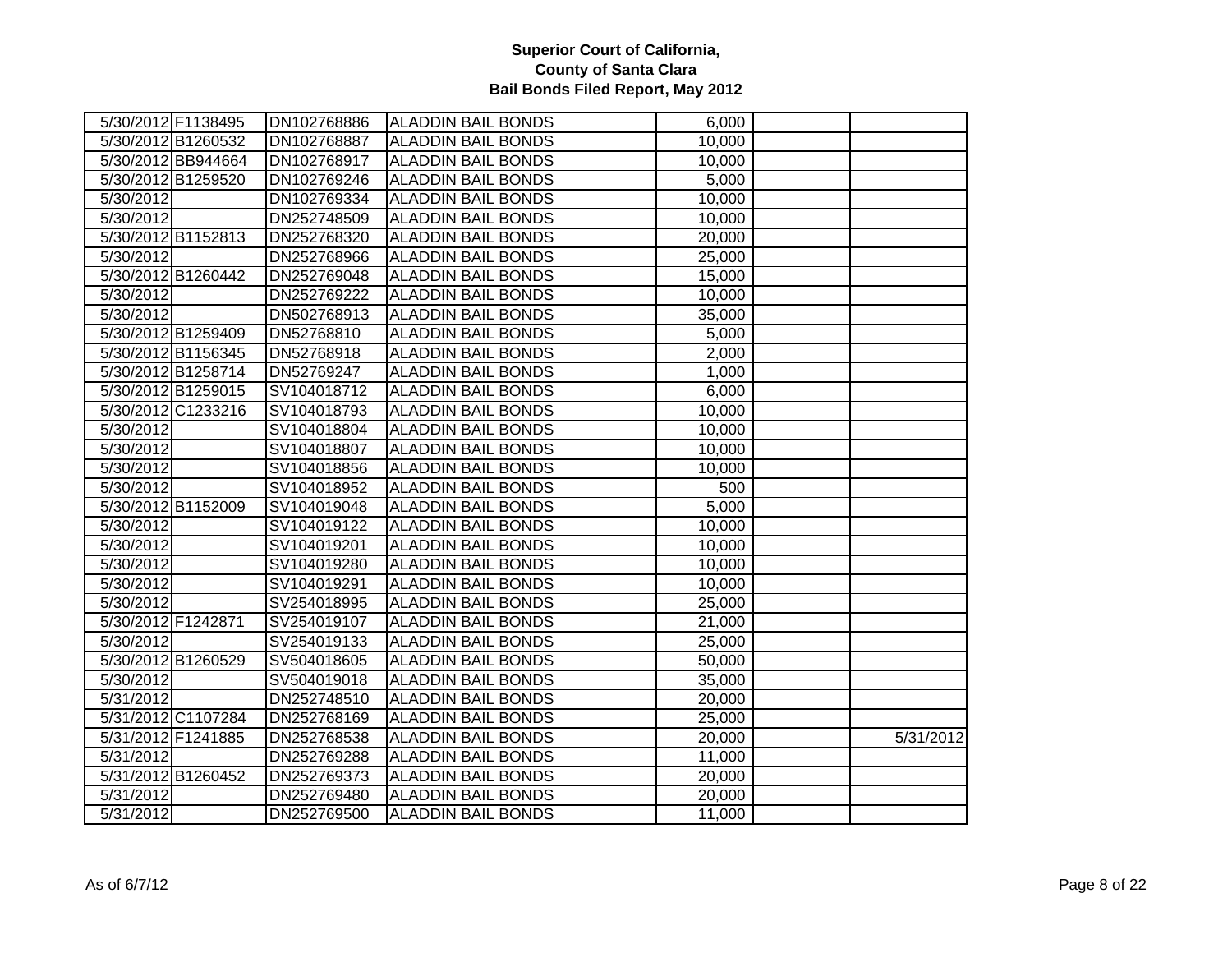| 5/31/2012 |                    | SV104019334  | <b>ALADDIN BAIL BONDS</b>       | 10,000 |           |           |
|-----------|--------------------|--------------|---------------------------------|--------|-----------|-----------|
| 5/31/2012 |                    | SV254019320  | <b>ALADDIN BAIL BONDS</b>       | 15,000 |           |           |
|           | 5/8/2012 C1229206  | A10000568581 | <b>ALAN DAVIDSON BAIL BONDS</b> | 50,000 |           |           |
| 5/7/2012  |                    | A152183410   | <b>ALICE CORTEZ BAIL BONDS</b>  | 10,000 |           |           |
|           | 5/21/2012 F1242556 | A152183408   | ALICE CORTEZ BAIL BONDS         | 10,000 |           |           |
|           | 5/29/2012 F1242764 | A302130039   | <b>ALICE CORTEZ BAIL BONDS</b>  | 10,000 |           |           |
|           | 5/29/2012 F1242358 | A72258428    | <b>ALICE CORTEZ BAIL BONDS</b>  | 5,000  |           |           |
|           | 5/29/2012 C1121960 | AUL2084345   | ALICE CORTEZ BAIL BONDS         | 20,000 |           |           |
| 5/30/2012 |                    | A302129155   | ALICE CORTEZ BAIL BONDS         | 10,000 |           |           |
|           | 5/1/2012 C1229104  |              | 5111874992 ALL PRO BAIL BONDS   | 10,000 |           |           |
| 5/1/2012  |                    |              | 5271427056 ALL PRO BAIL BONDS   | 25,000 |           | 5/29/2012 |
|           | 5/1/2012 C1230979  |              | 5271427072 ALL PRO BAIL BONDS   | 15,000 | 5/14/2012 |           |
|           | 5/2/2012 B1259876  |              | 5111870189 ALL PRO BAIL BONDS   | 11,000 |           |           |
| 5/2/2012  |                    |              | 5111875027 ALL PRO BAIL BONDS   | 10,000 |           | 5/29/2012 |
|           | 5/2/2012 C1233252  |              | 5271427069 ALL PRO BAIL BONDS   | 15,000 |           |           |
|           | 5/3/2012 F1035711  |              | 5111875043 ALL PRO BAIL BONDS   | 5,000  |           |           |
| 5/7/2012  |                    |              | 5111870259 ALL PRO BAIL BONDS   | 10,000 |           |           |
|           | 5/7/2012 C1230981  |              | 5271427139 ALL PRO BAIL BONDS   | 25,000 | 5/29/2012 |           |
|           | 5/7/2012 C1233355  |              | 5271427155 ALL PRO BAIL BONDS   | 25,000 |           |           |
|           | 5/7/2012 C1222911  |              | 5550807762 ALL PRO BAIL BONDS   | 30,000 |           |           |
|           | 5/7/2012 C1225388  |              | 5550815299 ALL PRO BAIL BONDS   | 50,000 |           |           |
|           | 5/7/2012 C1105907  |              | 5550815301 ALL PRO BAIL BONDS   | 50,000 |           |           |
|           | 5/7/2012 B1258648  |              | 5801263886 ALL PRO BAIL BONDS   | 3,000  |           |           |
|           | 5/7/2012 C1233181  | 527142716-8  | ALL PRO BAIL BONDS              | 15,000 |           |           |
| 5/7/2012  |                    | 55508152-7   | ALL PRO BAIL BONDS              | 50,000 |           | 6/5/2012  |
|           | 5/8/2012 C1073463  |              | 5111845112 ALL PRO BAIL BONDS   | 10,000 |           |           |
|           | 5/8/2012 C1121726  |              | 5111870275 ALL PRO BAIL BONDS   | 10,000 |           | 5/31/2012 |
|           | 5/8/2012 C1227901  |              | 5111875014 ALL PRO BAIL BONDS   | 5,000  |           |           |
| 5/8/2012  |                    |              | 5271432032 ALL PRO BAIL BONDS   | 12,000 |           | 6/5/2012  |
|           | 5/8/2012 C1223816  |              | 5271432045 ALL PRO BAIL BONDS   | 25,000 |           |           |
|           | 5/9/2012 C1224737  |              | 5105261278 ALL PRO BAIL BONDS   | 75,000 |           |           |
|           | 5/9/2012 B1259982  |              | 5271427142 ALL PRO BAIL BONDS   | 22,000 |           |           |
| 5/9/2012  |                    |              | 5271427171 ALL PRO BAIL BONDS   | 16,000 |           |           |
|           | 5/10/2012 C1233705 |              | 5111870291 ALL PRO BAIL BONDS   | 10,000 |           |           |
| 5/10/2012 |                    |              | 5801233351 ALL PRO BAIL BONDS   | 5,000  |           |           |
|           | 5/10/2012 C1231617 |              | 5801233364 ALL PRO BAIL BONDS   | 5,000  |           |           |
|           | 5/11/2012 F1137297 |              | 5801127535 ALL PRO BAIL BONDS   | 5,000  |           |           |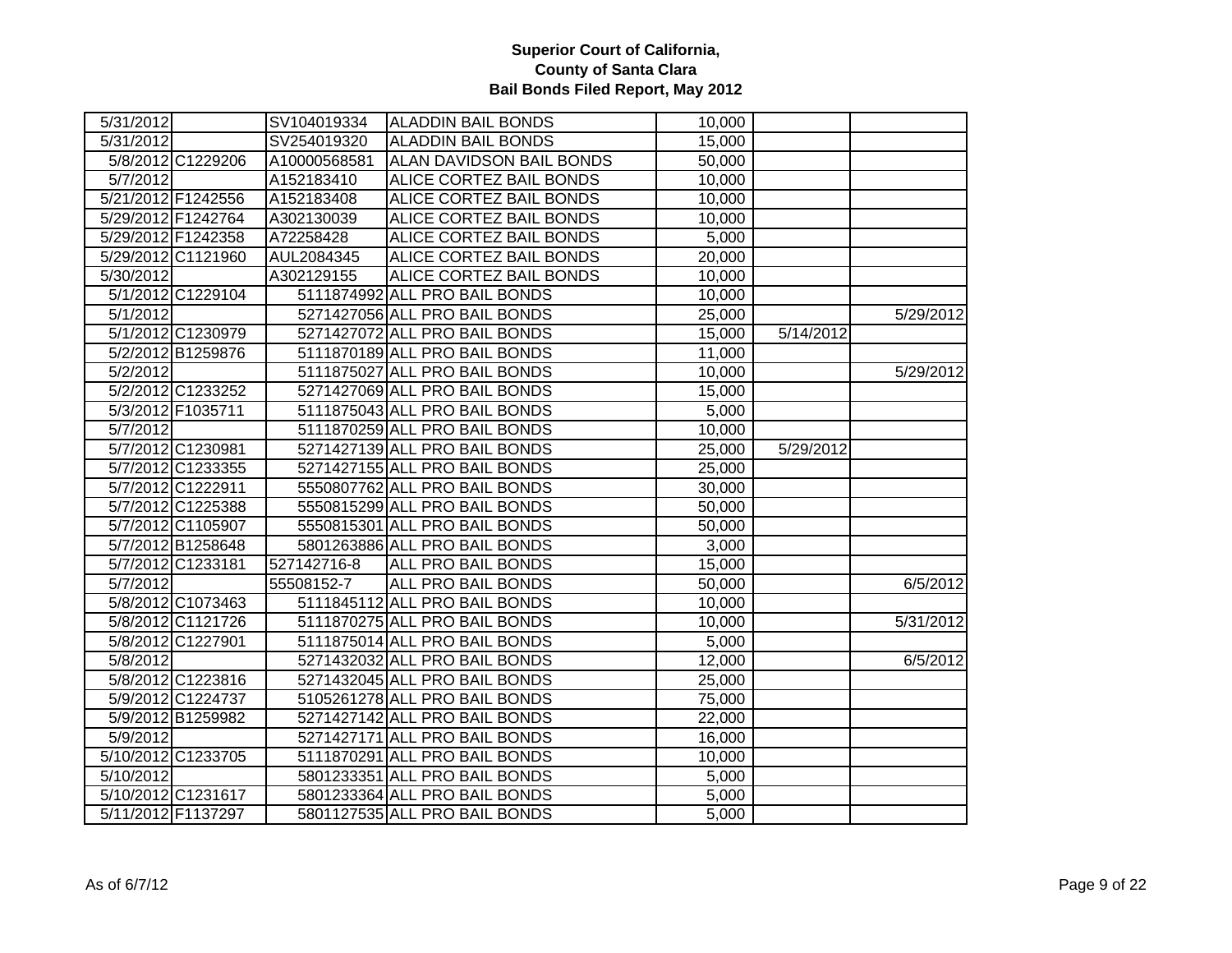| 5/14/2012 |                    |             | 5111870303 ALL PRO BAIL BONDS | 10,000 |           |           |
|-----------|--------------------|-------------|-------------------------------|--------|-----------|-----------|
| 5/14/2012 |                    |             | 5111870316 ALL PRO BAIL BONDS | 11,000 |           |           |
|           | 5/14/2012 C1232767 |             | 5111882883 ALL PRO BAIL BONDS | 10,000 | 5/24/2012 |           |
|           | 5/14/2012 C1228812 |             | 5550828284 ALL PRO BAIL BONDS | 45,000 |           |           |
| 5/14/2012 |                    |             | 5550828297 ALL PRO BAIL BONDS | 35,000 |           |           |
| 5/14/2012 |                    |             | 5550828309 ALL PRO BAIL BONDS | 28,000 |           |           |
| 5/15/2012 |                    |             | 5111882896 ALL PRO BAIL BONDS | 10,000 |           |           |
| 5/15/2012 |                    |             | 5271448297 ALL PRO BAIL BONDS | 25,000 |           |           |
| 5/16/2012 |                    |             | 5111882908 ALL PRO BAIL BONDS | 10,000 |           |           |
| 5/16/2012 |                    |             | 5271448309 ALL PRO BAIL BONDS | 14,000 |           |           |
|           | 5/16/2012 C1232777 |             | 5550834874 ALL PRO BAIL BONDS | 30,000 | 5/29/2012 |           |
|           | 5/16/2012 B1152298 |             | 5801263831 ALL PRO BAIL BONDS | 5,000  |           |           |
| 5/16/2012 |                    |             | 5801268935 ALL PRO BAIL BONDS | 5,000  |           |           |
|           | 5/16/2012 C1199428 |             | 5801268948 ALL PRO BAIL BONDS | 5,000  |           |           |
|           | 5/17/2012 F1241863 |             | 5111849376 ALL PRO BAIL BONDS | 10,000 |           |           |
|           | 5/17/2012 B1259488 |             | 5111870288 ALL PRO BAIL BONDS | 10,000 |           |           |
| 5/18/2012 |                    |             | 5111882911 ALL PRO BAIL BONDS | 11,000 |           |           |
|           | 5/21/2012 C1071067 |             | 5271444512 ALL PRO BAIL BONDS | 25,000 |           |           |
|           | 5/21/2012 C1078616 |             | 5271448271 ALL PRO BAIL BONDS | 15,000 |           |           |
|           | 5/21/2012 F1241186 |             | 5550830595 ALL PRO BAIL BONDS | 50,000 |           |           |
| 5/21/2012 |                    |             | 5801263860 ALL PRO BAIL BONDS | 1,000  |           |           |
| 5/22/2012 |                    |             | 5111882940 ALL PRO BAIL BONDS | 10,250 |           |           |
|           | 5/22/2012 C1233812 |             | 5271431530 ALL PRO BAIL BONDS | 11,250 |           |           |
| 5/22/2012 |                    |             | 5271448284 ALL PRO BAIL BONDS | 16,000 |           |           |
| 5/22/2012 |                    |             | 5271448325 ALL PRO BAIL BONDS | 25,000 |           |           |
| 5/22/2012 |                    | FCS10942220 | <b>ALL PRO BAIL BONDS</b>     | 5,000  |           |           |
|           | 5/23/2012 B1259811 |             | 5111882924 ALL PRO BAIL BONDS | 10,000 |           |           |
|           | 5/23/2012 B1259583 |             | 5111882966 ALL PRO BAIL BONDS | 10,000 |           |           |
|           | 5/23/2012 B1260382 |             | 5271448312 ALL PRO BAIL BONDS | 25,000 |           |           |
|           | 5/23/2012 B1260447 |             | 5550821173 ALL PRO BAIL BONDS | 50,000 |           |           |
|           | 5/23/2012 B1260187 |             | 5801263857 ALL PRO BAIL BONDS | 5,000  |           | 5/24/2012 |
| 5/24/2012 |                    |             | 5111882937 ALL PRO BAIL BONDS | 10,000 |           |           |
|           | 5/24/2012 C1230455 |             | 5550834890 ALL PRO BAIL BONDS | 41,000 |           |           |
|           | 5/25/2012 C1226981 |             | 5550834902 ALL PRO BAIL BONDS | 35,000 | 6/4/2012  |           |
|           | 5/25/2012 B1157810 |             | 5801268951 ALL PRO BAIL BONDS | 5,000  |           |           |
| 5/29/2012 |                    |             | 5111882979 ALL PRO BAIL BONDS | 10,000 |           |           |
|           | 5/29/2012 C1122179 |             | 5271448341 ALL PRO BAIL BONDS | 20,000 |           |           |
|           |                    |             |                               |        |           |           |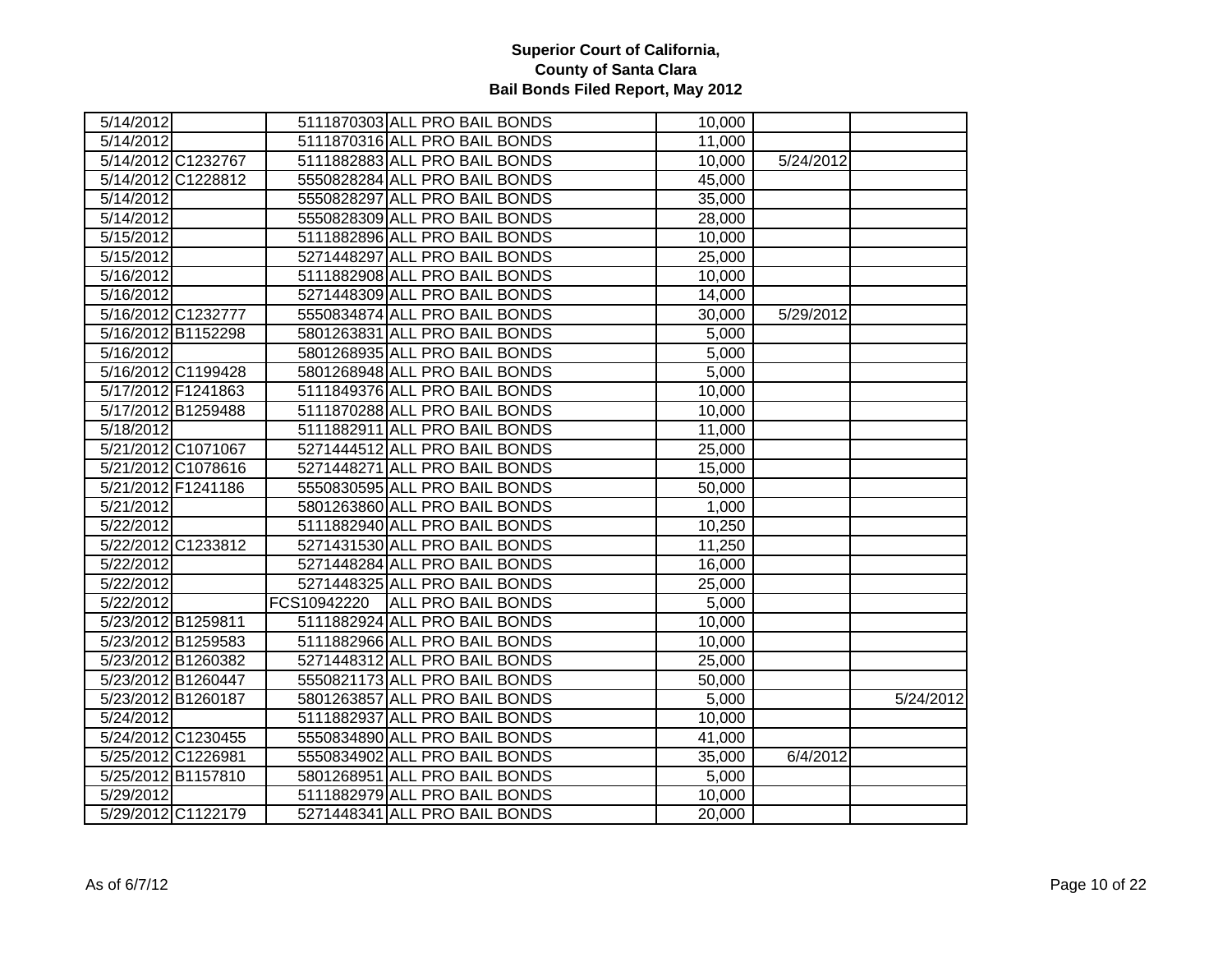|           | 5/29/2012 C1231410 |              | 5801268964 ALL PRO BAIL BONDS | 5,000   |           |           |
|-----------|--------------------|--------------|-------------------------------|---------|-----------|-----------|
| 5/30/2012 |                    |              | 5111882953 ALL PRO BAIL BONDS | 10,000  |           |           |
| 5/30/2012 |                    |              | 5111882995 ALL PRO BAIL BONDS | 10,000  |           |           |
|           | 5/30/2012 B1051243 |              | 5271448338 ALL PRO BAIL BONDS | 15,000  |           |           |
| 5/30/2012 |                    |              | 5271448383 ALL PRO BAIL BONDS | 17,000  |           |           |
| 5/30/2012 |                    |              | 5550834915 ALL PRO BAIL BONDS | 35,000  |           |           |
| 5/31/2012 |                    |              | 5271448396 ALL PRO BAIL BONDS | 20,000  |           |           |
|           | 5/31/2012 C1233545 |              | 5271448408 ALL PRO BAIL BONDS | 26,000  |           |           |
|           | 5/9/2012 B1259863  | IS30K121825  | <b>AMIGO BAIL BONDS</b>       | 10,000  |           |           |
|           | 5/1/2012 C1228375  | T1050350595  | <b>BAD BOYS BAIL BONDS</b>    | 5,000   |           |           |
| 5/1/2012  |                    | T2550351361  | <b>BAD BOYS BAIL BONDS</b>    | 20,000  |           | 5/29/2012 |
|           | 5/2/2012 B1151567  | T1050351055  | <b>BAD BOYS BAIL BONDS</b>    | 10,000  |           |           |
|           | 5/2/2012 B1258636  | T2550350610  | <b>BAD BOYS BAIL BONDS</b>    | 15,000  |           |           |
|           | 5/2/2012 B1259608  | T5050357093  | <b>BAD BOYS BAIL BONDS</b>    | 40,000  |           |           |
|           | 5/2/2012 C1227275  | T550340551   | <b>BAD BOYS BAIL BONDS</b>    | 5,000   |           |           |
| 5/2/2012  |                    | T550351340   | <b>BAD BOYS BAIL BONDS</b>    | 5,000   |           |           |
|           | 5/3/2012 C1231684  | T2550351358  | <b>BAD BOYS BAIL BONDS</b>    | 25,000  |           | 5/23/2012 |
|           | 5/4/2012 C1231104  | T5050351374  | <b>BAD BOYS BAIL BONDS</b>    | 36,000  | 5/17/2012 |           |
|           | 5/7/2012 C1232007  | T10050346582 | <b>BAD BOYS BAIL BONDS</b>    | 10,000  |           |           |
| 5/7/2012  |                    | T1050345582  | <b>BAD BOYS BAIL BONDS</b>    | 10,000  |           |           |
| 5/7/2012  |                    | T1050351349  | <b>BAD BOYS BAIL BONDS</b>    | 10,000  |           |           |
|           | 5/7/2012 B1259692  | T2550351069  | <b>BAD BOYS BAIL BONDS</b>    | 25,000  |           |           |
|           | 5/7/2012 B1258696  | T2550351070  | <b>BAD BOYS BAIL BONDS</b>    | 25,000  |           |           |
| 5/7/2012  |                    | T2550351071  | <b>BAD BOYS BAIL BONDS</b>    | 10,000  |           | 5/16/2012 |
|           | 5/7/2012 C1231993  | T2550351072  | <b>BAD BOYS BAIL BONDS</b>    | 25,000  |           |           |
|           | 5/7/2012 C1233652  | T50-5-351373 | <b>BAD BOYS BAIL BONDS</b>    | 15,000  |           |           |
|           | 5/8/2012 C1233333  | T1050345583  | <b>BAD BOYS BAIL BONDS</b>    | 10,000  |           |           |
| 5/8/2012  |                    | T1050351048  | <b>BAD BOYS BAIL BONDS</b>    | 10,000  |           |           |
| 5/8/2012  |                    | T1050351052  | <b>BAD BOYS BAIL BONDS</b>    | 10,000  |           |           |
|           | 5/8/2012 C1227930  | T1050351053  | <b>BAD BOYS BAIL BONDS</b>    | 10,000  | 5/17/2012 |           |
|           | 5/8/2012 C1228860  | T2550351213  | <b>BAD BOYS BAIL BONDS</b>    | 20,000  |           | 6/1/2012  |
|           | 5/8/2012 C1226109  | T5050351372  | <b>BAD BOYS BAIL BONDS</b>    | 50,000  | 5/21/2012 |           |
|           | 5/8/2012 F1242620  | T7550346576  | <b>BAD BOYS BAIL BONDS</b>    | 56,000  |           |           |
|           | 5/9/2012 B1259960  | T10050351120 | <b>BAD BOYS BAIL BONDS</b>    | 100,000 |           |           |
| 5/9/2012  |                    | T1050351350  | <b>BAD BOYS BAIL BONDS</b>    | 6,000   |           |           |
| 5/9/2012  |                    | T2550335761  | <b>BAD BOYS BAIL BONDS</b>    | 11,000  |           |           |
|           | 5/9/2012 C1232314  | T2550336770  | <b>BAD BOYS BAIL BONDS</b>    | 15,000  |           |           |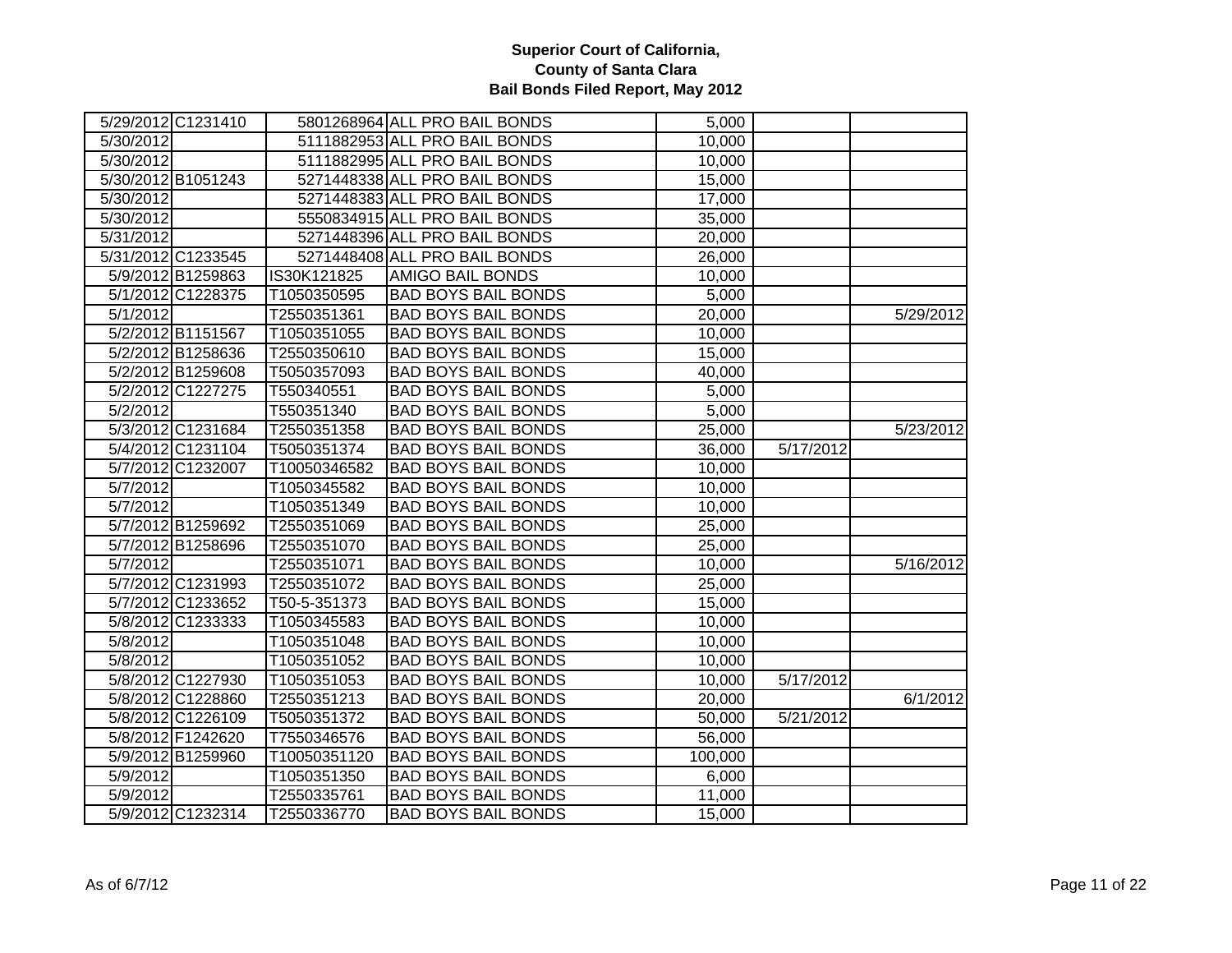| 5/9/2012               |                    | T2550350606  | <b>BAD BOYS BAIL BONDS</b>        | 25,000  | 6/5/2012  |
|------------------------|--------------------|--------------|-----------------------------------|---------|-----------|
|                        | 5/9/2012 B1260501  | T2550351212  | <b>BAD BOYS BAIL BONDS</b>        | 11,000  |           |
| 5/9/2012               |                    | T550346494   | <b>BAD BOYS BAIL BONDS</b>        | 5,000   |           |
| 5/9/2012               |                    | T550351026   | <b>BAD BOYS BAIL BONDS</b>        | 5,000   |           |
| 5/10/2012              |                    | T1050351049  | <b>BAD BOYS BAIL BONDS</b>        | 10,000  |           |
|                        | 5/10/2012 C1120602 | T5050351231  | <b>BAD BOYS BAIL BONDS</b>        | 50,000  |           |
|                        | 5/11/2012 F1242361 | T10050351252 | <b>BAD BOYS BAIL BONDS</b>        | 100,000 |           |
|                        | 5/11/2012 B1260226 | T2550351214  | <b>BAD BOYS BAIL BONDS</b>        | 25,000  |           |
|                        | 5/14/2012 C1233071 | T1050345579  | <b>BAD BOYS BAIL BONDS</b>        | 10,000  |           |
| 5/14/2012              |                    | T1050350812  | <b>BAD BOYS BAIL BONDS</b>        | 10,000  |           |
| 5/14/2012              |                    | T1050351050  | <b>BAD BOYS BAIL BONDS</b>        | 10,000  |           |
| 5/14/2012              |                    | T1050351194  | <b>BAD BOYS BAIL BONDS</b>        | 10,000  | 5/25/2012 |
|                        | 5/14/2012 C1122351 | T1050351195  | <b>BAD BOYS BAIL BONDS</b>        | 10,000  |           |
|                        | 5/14/2012 C1230010 | T1050351196  | <b>BAD BOYS BAIL BONDS</b>        | 10,000  |           |
| 5/14/2012              |                    | T1050351347  | <b>BAD BOYS BAIL BONDS</b>        | 5,000   |           |
|                        | 5/14/2012 C1231749 | T2550331577  | <b>BAD BOYS BAIL BONDS</b>        | 20,000  |           |
| 5/14/2012              |                    | T2550336354  | <b>BAD BOYS BAIL BONDS</b>        | 21,000  |           |
|                        | 5/14/2012 C1231842 | T2550350604  | <b>BAD BOYS BAIL BONDS</b>        | 25,000  |           |
| 5/14/2012              |                    | T2550350834  | <b>BAD BOYS BAIL BONDS</b>        | 25,000  |           |
|                        | 5/14/2012 C1121838 | T2550351211  | <b>BAD BOYS BAIL BONDS</b>        | 25,000  |           |
| 5/14/2012              |                    | T2550351360  | <b>BAD BOYS BAIL BONDS</b>        | 25,000  |           |
|                        | 5/14/2012 C1119856 | T5050351232  | <b>BAD BOYS BAIL BONDS</b>        | 25,000  |           |
| 5/14/2012              |                    | T550346267   | <b>BAD BOYS BAIL BONDS</b>        | 1,000   |           |
|                        | 5/14/2012 C1230703 | T550351025   | <b>BAD BOYS BAIL BONDS</b>        | 5,000   |           |
|                        | 5/14/2012 C1199363 | T550351029   | <b>BAD BOYS BAIL BONDS</b>        | 5,000   |           |
|                        | 5/14/2012 C1231843 | T550351030   | <b>BAD BOYS BAIL BONDS</b>        | 1,000   |           |
|                        | 5/14/2012 C1229398 | T550351339   | <b>BAD BOYS BAIL BONDS</b>        | 5,000   |           |
| 5/15/2012              |                    |              | T100050351251 BAD BOYS BAIL BONDS | 61,000  |           |
| 5/15/2012              |                    | T10050351395 | <b>BAD BOYS BAIL BONDS</b>        | 100,000 |           |
|                        | 5/15/2012 B1260346 | T1050350814  | <b>BAD BOYS BAIL BONDS</b>        | 10,000  |           |
| 5/15/2012              |                    | T2550350830  | <b>BAD BOYS BAIL BONDS</b>        | 15,000  |           |
|                        | 5/15/2012 C1231614 | T2550350832  | <b>BAD BOYS BAIL BONDS</b>        | 25,000  |           |
| $\overline{5/15/2012}$ |                    | T5050351904  | <b>BAD BOYS BAIL BONDS</b>        | 40,000  |           |
|                        | 5/15/2012 C1120666 | T550351027   | <b>BAD BOYS BAIL BONDS</b>        | 5,000   |           |
| 5/15/2012              |                    | T550351905   | <b>BAD BOYS BAIL BONDS</b>        | 50,000  |           |
|                        | 5/16/2012 C1232512 | T10050351249 | <b>BAD BOYS BAIL BONDS</b>        | 100,000 |           |
| 5/16/2012              |                    | T1050345576  | <b>BAD BOYS BAIL BONDS</b>        | 10,000  |           |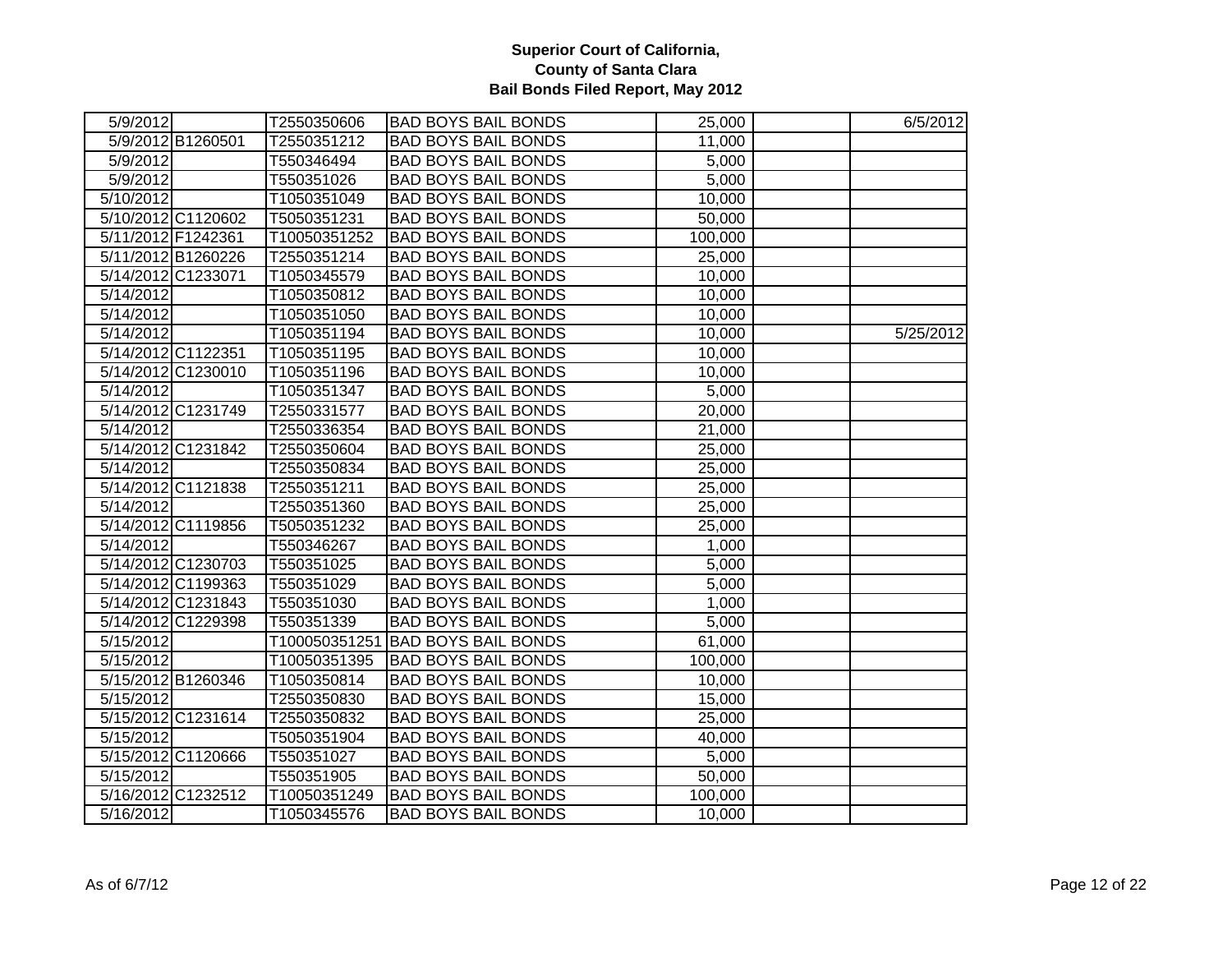| 5/16/2012          | T2550350831  | <b>BAD BOYS BAIL BONDS</b> | 11,000  |           |           |
|--------------------|--------------|----------------------------|---------|-----------|-----------|
| 5/16/2012          | T5050351906  | <b>BAD BOYS BAIL BONDS</b> | 25,000  |           |           |
| 5/16/2012 B1258727 | T550351028   | <b>BAD BOYS BAIL BONDS</b> | 1,000   |           |           |
| 5/16/2012 C1225373 | T550351862   | <b>BAD BOYS BAIL BONDS</b> | 5,000   |           |           |
| 5/16/2012 B1260047 | T7550346040  | <b>BAD BOYS BAIL BONDS</b> | 60,000  |           |           |
| 5/17/2012 F1242386 | T550351034   | <b>BAD BOYS BAIL BONDS</b> | 5,000   |           |           |
| 5/18/2012 C1232513 | T255031715   | <b>BAD BOYS BAIL BONDS</b> | 25,000  | 5/23/2012 |           |
| 5/18/2012          | T2550351885  | <b>BAD BOYS BAIL BONDS</b> | 15,000  |           |           |
| 5/18/2012 C1092232 | T550351033   | <b>BAD BOYS BAIL BONDS</b> | 5,000   |           |           |
| 5/21/2012 C1122840 | T1050345338  | <b>BAD BOYS BAIL BONDS</b> | 10,000  |           |           |
| 5/21/2012 C1231127 | T1050345578  | <b>BAD BOYS BAIL BONDS</b> | 10,000  |           | 5/21/2012 |
| 5/21/2012 C1231134 | T1050351345  | <b>BAD BOYS BAIL BONDS</b> | 10,000  |           |           |
| 5/21/2012 C1226929 | T255035171   | <b>BAD BOYS BAIL BONDS</b> | 25,000  |           |           |
| 5/21/2012 F1242619 | T50050351929 | <b>BAD BOYS BAIL BONDS</b> | 250,000 |           |           |
| 5/21/2012 C1230517 | T550351179   | <b>BAD BOYS BAIL BONDS</b> | 5,000   |           |           |
| 5/21/2012 C1226427 | T550351186   | <b>BAD BOYS BAIL BONDS</b> | 5,000   |           |           |
| 5/21/2012 C1228508 | T550351682   | <b>BAD BOYS BAIL BONDS</b> | 5,000   |           |           |
| 5/22/2012          | T1050345337  | <b>BAD BOYS BAIL BONDS</b> | 10,000  |           |           |
| 5/22/2012          | T1050345339  | <b>BAD BOYS BAIL BONDS</b> | 10,000  |           |           |
| 5/22/2012          | T1050345577  | <b>BAD BOYS BAIL BONDS</b> | 10,000  |           |           |
| 5/22/2012          | T105034580   | <b>BAD BOYS BAIL BONDS</b> | 10,000  |           |           |
| 5/22/2012          | T5050351720  | <b>BAD BOYS BAIL BONDS</b> | 35,000  |           |           |
| 5/23/2012 C1113696 | T1050345060  | <b>BAD BOYS BAIL BONDS</b> | 10,000  |           |           |
| 5/23/2012 C1228022 | T20050351927 | <b>BAD BOYS BAIL BONDS</b> | 150,000 |           |           |
| 5/23/2012          | T2550351704  | <b>BAD BOYS BAIL BONDS</b> | 11,000  |           |           |
| 5/23/2012 C1233732 | T5050336541  | <b>BAD BOYS BAIL BONDS</b> | 26,000  |           |           |
| 5/23/2012 C1120452 | T550351683   | <b>BAD BOYS BAIL BONDS</b> | 5,000   |           |           |
| 5/24/2012          | T2550351703  | <b>BAD BOYS BAIL BONDS</b> | 20,000  |           |           |
| 5/24/2012          | T5050346552  | <b>BAD BOYS BAIL BONDS</b> | 26,000  |           |           |
| 5/24/2012          | T5050357719  | <b>BAD BOYS BAIL BONDS</b> | 50,000  |           |           |
| 5/25/2012          | T2550356264  | <b>BAD BOYS BAIL BONDS</b> | 20,000  |           |           |
| 5/25/2012 F1140363 | T2550356265  | <b>BAD BOYS BAIL BONDS</b> | 25,000  |           |           |
| 5/29/2012          | T1050345991  | <b>BAD BOYS BAIL BONDS</b> | 10,000  |           |           |
| 5/29/2012          | T1050345993  | <b>BAD BOYS BAIL BONDS</b> | 10,000  |           |           |
| 5/29/2012          | T1050345994  | <b>BAD BOYS BAIL BONDS</b> | 10,000  |           |           |
| 5/29/2012          | T1050345995  | <b>BAD BOYS BAIL BONDS</b> | 8,000   |           |           |
| 5/29/2012 C1119813 | T2550351702  | <b>BAD BOYS BAIL BONDS</b> | 25,000  |           |           |
|                    |              |                            |         |           |           |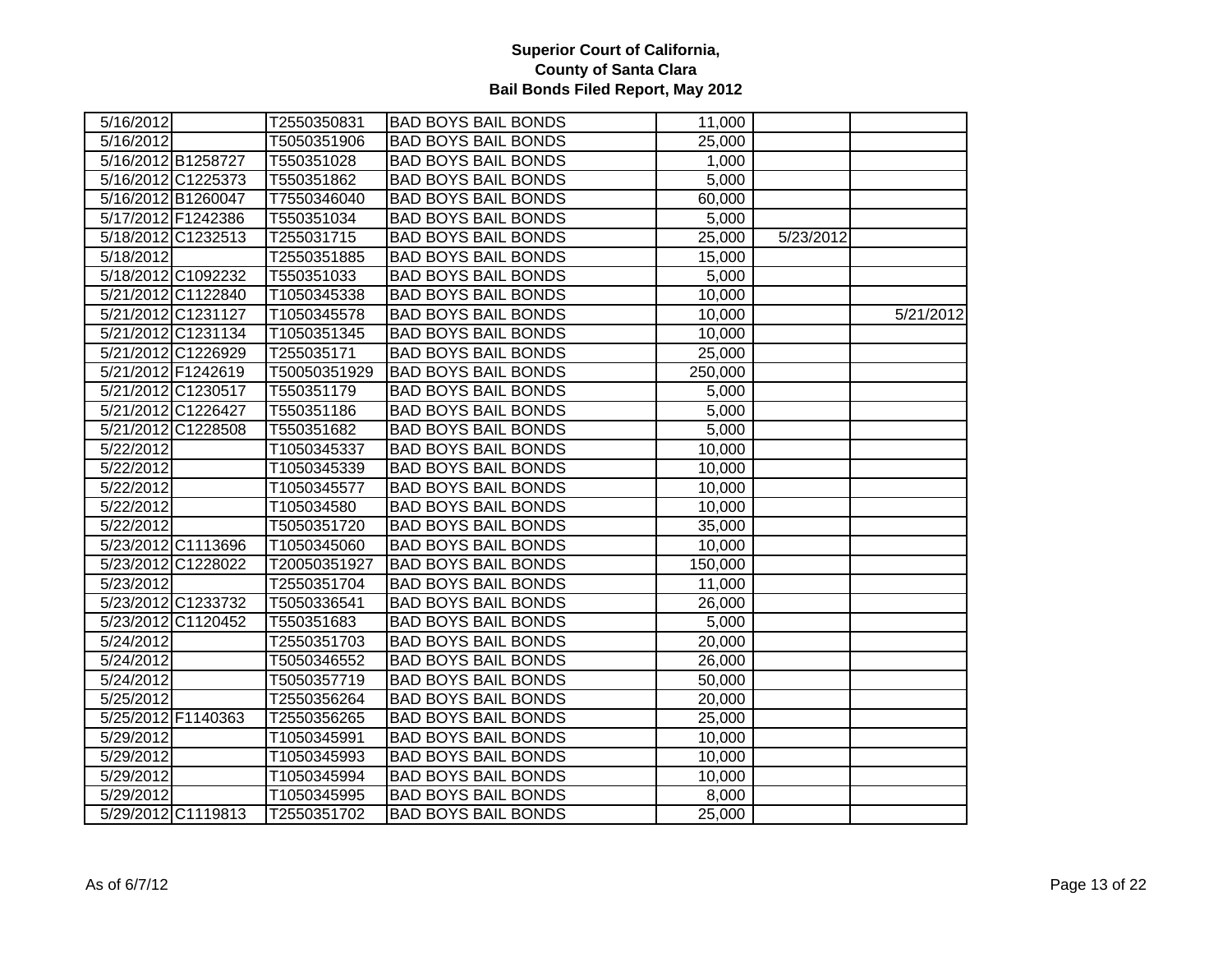| 5/29/2012         |                    | T2550356261  | <b>BAD BOYS BAIL BONDS</b>     | 21,000             |           |           |
|-------------------|--------------------|--------------|--------------------------------|--------------------|-----------|-----------|
| 5/29/2012         |                    | T2550356262  | <b>BAD BOYS BAIL BONDS</b>     | 15,000             |           |           |
| 5/29/2012         |                    | T2550356263  | <b>BAD BOYS BAIL BONDS</b>     | 11,000             |           |           |
|                   | 5/29/2012 C1233499 | T5050356698  | <b>BAD BOYS BAIL BONDS</b>     | 50,000             |           |           |
| 5/29/2012         |                    | T550351181   | <b>BAD BOYS BAIL BONDS</b>     | 5,000              |           |           |
|                   | 5/29/2012 C1233227 | T7550351737  | <b>BAD BOYS BAIL BONDS</b>     | 75,000             |           |           |
| 5/30/2012         |                    | T1050345996  | <b>BAD BOYS BAIL BONDS</b>     | 10,000             |           |           |
|                   | 5/30/2012 C1117829 | T1050356252  | <b>BAD BOYS BAIL BONDS</b>     | 10,000             |           |           |
| 5/30/2012         |                    | T2550350612  | <b>BAD BOYS BAIL BONDS</b>     | 10,000             |           |           |
| 5/30/2012         |                    | T2550351887  | <b>BAD BOYS BAIL BONDS</b>     | 25,000             |           |           |
| 5/30/2012         |                    | T2550356260  | <b>BAD BOYS BAIL BONDS</b>     | 1,000              |           |           |
|                   | 5/30/2012 C1108497 | T550351184   | <b>BAD BOYS BAIL BONDS</b>     | 5,000              |           |           |
| 5/31/2012         |                    | T10050356298 | <b>BAD BOYS BAIL BONDS</b>     | 100,000            |           |           |
|                   | 5/31/2012 B1259637 | T7550356293  | <b>BAD BOYS BAIL BONDS</b>     | 60,000             |           | 6/6/2012  |
|                   | 5/1/2012 B1259988  | FCS10941668  | <b>BAIL HOTLINE BAIL BONDS</b> | 10,000             |           |           |
|                   | 5/1/2012 C1232843  | FCS10941671  | <b>BAIL HOTLINE BAIL BONDS</b> | 6,500              |           | 6/5/2012  |
|                   | 5/1/2012 B1260032  | FCS250872249 | <b>BAIL HOTLINE BAIL BONDS</b> | 105,000            |           |           |
|                   | 5/1/2012 B1259824  | FCS25935087  | <b>BAIL HOTLINE BAIL BONDS</b> | 20,000             | 5/2/2012  |           |
|                   | 5/1/2012 E1007700  | FCS25942544  | <b>BAIL HOTLINE BAIL BONDS</b> | 20,000             |           |           |
|                   | 5/1/2012 F1242460  | FCS50922941  | <b>BAIL HOTLINE BAIL BONDS</b> | 45,000             |           |           |
|                   | 5/2/2012 C1108501  | FCS50913488  | <b>BAIL HOTLINE BAIL BONDS</b> | 50,000             |           |           |
|                   | 5/3/2012 C1230082  | FCS25942545  | <b>BAIL HOTLINE BAIL BONDS</b> | 25,000             |           |           |
|                   | 5/4/2012 B1259880  | FCS10941672  | <b>BAIL HOTLINE BAIL BONDS</b> | 10,000             |           |           |
|                   | 5/4/2012 C1231170  | FCS25942546  | <b>BAIL HOTLINE BAIL BONDS</b> | 25,000             |           | 5/10/2012 |
|                   | 5/4/2012 C1103832  | FCS25942547  | <b>BAIL HOTLINE BAIL BONDS</b> | 25,000             |           |           |
|                   | 5/4/2012 C1111109  | FCS25942727  | <b>BAIL HOTLINE BAIL BONDS</b> | 25,000             |           |           |
|                   | 5/4/2012 C1114702  | FCS25942728  | <b>BAIL HOTLINE BAIL BONDS</b> | 12,000             |           |           |
|                   | 5/4/2012 C1227954  | FCS25942729  | <b>BAIL HOTLINE BAIL BONDS</b> | 20,000             |           |           |
|                   | 5/7/2012 C1233240  | FCS10-941678 | <b>BAIL HOTLINE BAIL BONDS</b> | 5,000              |           |           |
|                   | 5/7/2012 C1230483  | FCS10941886  | <b>BAIL HOTLINE BAIL BONDS</b> | $\overline{5,000}$ |           |           |
| 5/7/2012          |                    | FCS10-941888 | <b>BAIL HOTLINE BAIL BONDS</b> | 10,000             |           | 6/5/2012  |
|                   | 5/7/2012 C1232568  | FCS10-941889 | <b>BAIL HOTLINE BAIL BONDS</b> | 10,000             |           |           |
|                   | 5/7/2012 CC953681  | FCS25942730  | <b>BAIL HOTLINE BAIL BONDS</b> | 15,000             | 5/17/2012 |           |
| 5/7/2012          |                    | FCS25-942731 | <b>BAIL HOTLINE BAIL BONDS</b> | 25,000             |           | 6/5/2012  |
| 5/7/2012          |                    | FCS25942734  | <b>BAIL HOTLINE BAIL BONDS</b> | 12,000             |           | 6/5/2012  |
| $\sqrt{5/7/2012}$ |                    | FCS50-913484 | <b>BAIL HOTLINE BAIL BONDS</b> | 35,000             |           | 6/4/2012  |
|                   | 5/7/2012 F1242525  | FCS50913487  | <b>BAIL HOTLINE BAIL BONDS</b> | 35,000             | 5/25/2012 |           |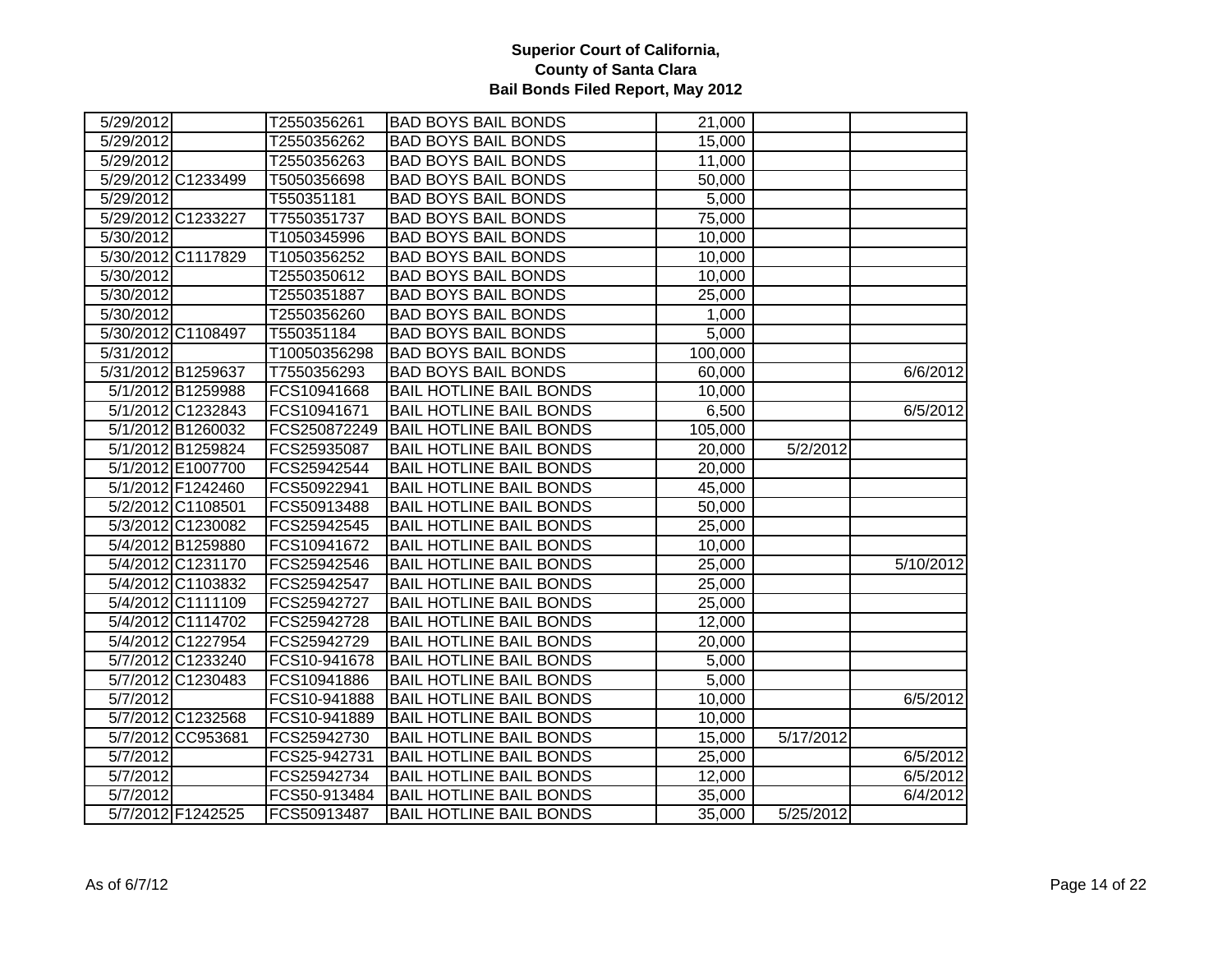|                   | 5/7/2012 C1233268  |              | FCS50-920302   BAIL HOTLINE BAIL BONDS | 50,000  |           |           |
|-------------------|--------------------|--------------|----------------------------------------|---------|-----------|-----------|
|                   | 5/8/2012 C1096048  | FCS10941663  | <b>BAIL HOTLINE BAIL BONDS</b>         | 7,500   |           |           |
|                   | 5/8/2012 CC965094  | FCS25942724  | <b>BAIL HOTLINE BAIL BONDS</b>         | 20,000  |           |           |
|                   | 5/8/2012 C1088641  | FCS50920292  | <b>BAIL HOTLINE BAIL BONDS</b>         | 10,000  |           |           |
| 5/9/2012          |                    | FCS25942733  | <b>BAIL HOTLINE BAIL BONDS</b>         | 25,000  |           |           |
| 5/9/2012          |                    | FCS25942736  | <b>BAIL HOTLINE BAIL BONDS</b>         | 11,000  |           |           |
| $\sqrt{5/9/2012}$ |                    | FCS25942903  | <b>BAIL HOTLINE BAIL BONDS</b>         | 11,000  |           | 6/5/2012  |
|                   | 5/9/2012 F1242633  | FCS50944046  | <b>BAIL HOTLINE BAIL BONDS</b>         | 50,000  |           |           |
|                   | 5/11/2012 B1260063 | FCS50913489  | <b>BAIL HOTLINE BAIL BONDS</b>         | 50,000  |           |           |
|                   | 5/14/2012 C1231768 | FC10941894   | <b>BAIL HOTLINE BAIL BONDS</b>         | 10,000  |           | 5/23/2012 |
|                   | 5/14/2012 C1072074 | FCS10941463  | <b>BAIL HOTLINE BAIL BONDS</b>         | 5,000   |           |           |
|                   | 5/14/2012 C1231602 | FCS10941893  | <b>BAIL HOTLINE BAIL BONDS</b>         | 10,000  |           |           |
|                   | 5/14/2012 C1233070 | FCS10941895  | <b>BAIL HOTLINE BAIL BONDS</b>         | 10,000  |           |           |
|                   | 5/14/2012 C1229983 | FCS25942902  | <b>BAIL HOTLINE BAIL BONDS</b>         | 20,000  |           |           |
|                   | 5/14/2012 C1233626 | FCS25942904  | <b>BAIL HOTLINE BAIL BONDS</b>         | 15,000  |           |           |
| 5/15/2012         |                    | FCS25943849  | <b>BAIL HOTLINE BAIL BONDS</b>         | 11,000  |           |           |
|                   | 5/16/2012 C1232770 | FCS25942905  | <b>BAIL HOTLINE BAIL BONDS</b>         | 21,000  | 5/29/2012 |           |
|                   | 5/17/2012 C1232238 | FCS100909627 | <b>BAIL HOTLINE BAIL BONDS</b>         | 75,000  |           |           |
|                   | 5/21/2012 B1048013 | FCS10942225  | <b>BAIL HOTLINE BAIL BONDS</b>         | 10,000  |           |           |
|                   | 5/21/2012 B1048940 | FCS10942226  | <b>BAIL HOTLINE BAIL BONDS</b>         | 10,000  |           |           |
|                   | 5/22/2012 C1092622 | FCS10942224  | <b>BAIL HOTLINE BAIL BONDS</b>         | 10,000  |           |           |
| 5/22/2012         |                    | FCS25943851  | <b>BAIL HOTLINE BAIL BONDS</b>         | 25,000  |           |           |
| 5/22/2012         |                    | FCS25943852  | <b>BAIL HOTLINE BAIL BONDS</b>         | 25,000  |           |           |
| 5/22/2012         |                    | FCS25943853  | <b>BAIL HOTLINE BAIL BONDS</b>         | 15,000  |           |           |
| 5/22/2012         |                    | FCS25943855  | <b>BAIL HOTLINE BAIL BONDS</b>         | 25,000  |           |           |
| 5/22/2012         |                    | FCS25943856  | <b>BAIL HOTLINE BAIL BONDS</b>         | 20,000  |           |           |
| 5/22/2012         |                    | FCS50920306  | <b>BAIL HOTLINE BAIL BONDS</b>         | 40,000  |           |           |
| 5/22/2012         |                    | FCS50944021  | <b>BAIL HOTLINE BAIL BONDS</b>         | 11,000  |           |           |
|                   | 5/23/2012 B1259363 | FCS10942218  | <b>BAIL HOTLINE BAIL BONDS</b>         | 5,000   |           |           |
|                   | 5/23/2012 B1260234 | FCS10942219  | <b>BAIL HOTLINE BAIL BONDS</b>         | 1,000   |           |           |
| 5/23/2012         |                    | FCS10942223  | <b>BAIL HOTLINE BAIL BONDS</b>         | 10,000  |           |           |
| 5/23/2012         |                    | FCS10943838  | <b>BAIL HOTLINE BAIL BONDS</b>         | 10,000  |           |           |
| 5/23/2012         |                    | FCS25943850  | <b>BAIL HOTLINE BAIL BONDS</b>         | 16,000  |           |           |
| 5/23/2012         |                    | FCS50920305  | <b>BAIL HOTLINE BAIL BONDS</b>         | 50,000  |           |           |
|                   | 5/24/2012 C1230910 | FCS10941941  | <b>BAIL HOTLINE BAIL BONDS</b>         | 5,000   |           |           |
|                   | 5/24/2012 C1225932 | FCS250920371 | <b>BAIL HOTLINE BAIL BONDS</b>         | 250,000 |           |           |
|                   | 5/25/2012 C1232238 | FCS100909653 | <b>BAIL HOTLINE BAIL BONDS</b>         | 75,000  |           |           |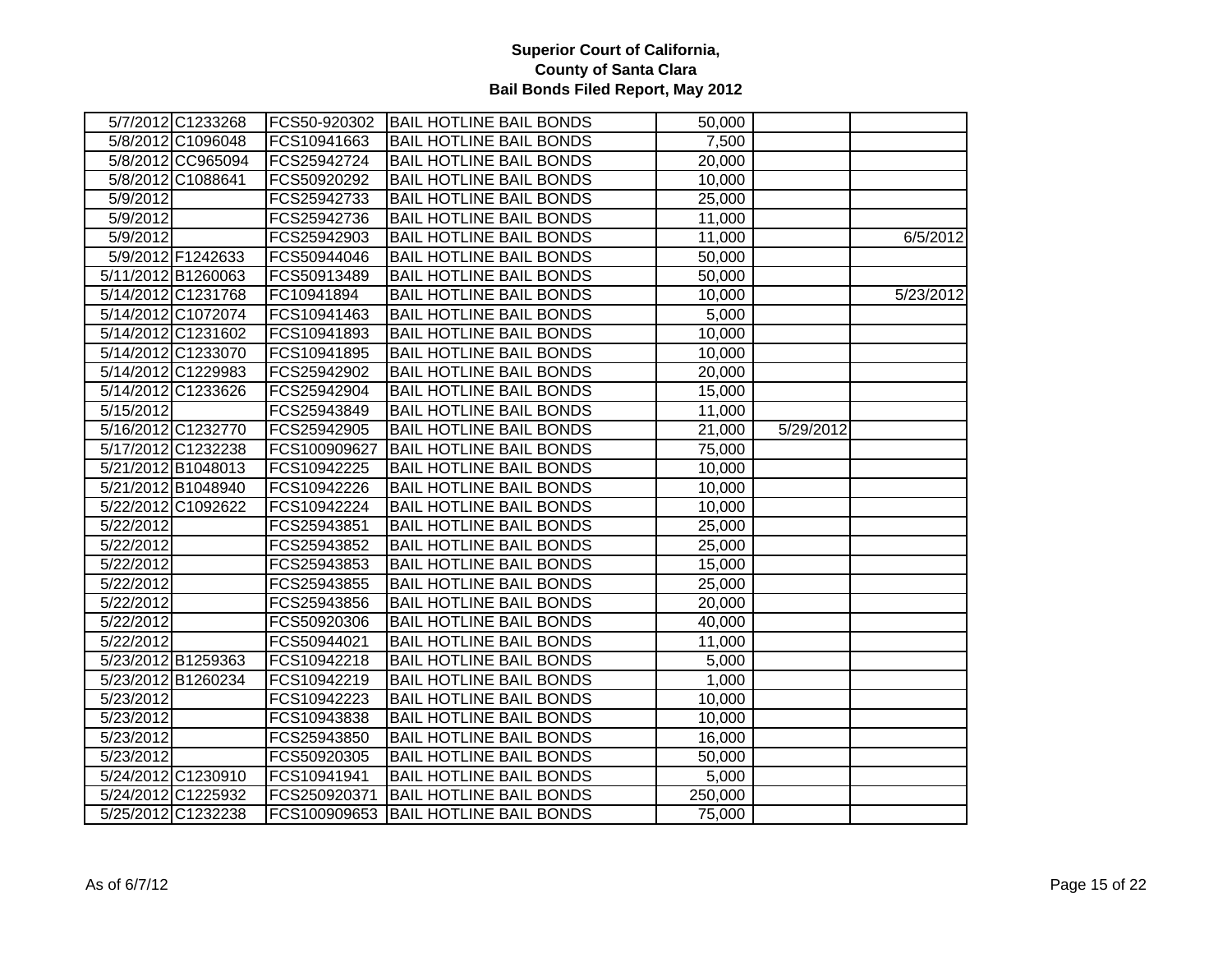|                    | 5/25/2012 C1114158 |              | FCS500907646 BAIL HOTLINE BAIL BONDS | 400,000 |          |
|--------------------|--------------------|--------------|--------------------------------------|---------|----------|
| 5/29/2012          |                    | FCS10941943  | <b>BAIL HOTLINE BAIL BONDS</b>       | 1,000   |          |
|                    | 5/29/2012 C1231163 | FCS10941944  | <b>BAIL HOTLINE BAIL BONDS</b>       | 10,000  |          |
| 5/29/2012          |                    | FCS10942171  | <b>BAIL HOTLINE BAIL BONDS</b>       | 10,000  |          |
|                    | 5/29/2012 C1231241 | FCS25945530  | <b>BAIL HOTLINE BAIL BONDS</b>       | 25,000  |          |
| 5/29/2012          |                    | FCS25945535  | <b>BAIL HOTLINE BAIL BONDS</b>       | 10,000  |          |
| 5/29/2012          |                    | FCS25945538  | <b>BAIL HOTLINE BAIL BONDS</b>       | 25,000  |          |
|                    | 5/29/2012 C1233013 | FCS50920308  | <b>BAIL HOTLINE BAIL BONDS</b>       | 50,000  |          |
| 5/29/2012          |                    | FCS50922940  | <b>BAIL HOTLINE BAIL BONDS</b>       | 25,000  |          |
| 5/30/2012 F1242301 |                    | FCS10941942  | <b>BAIL HOTLINE BAIL BONDS</b>       | 1,000   |          |
|                    | 5/30/2012 B1258554 | FCS10941945  | <b>BAIL HOTLINE BAIL BONDS</b>       | 5,000   |          |
| 5/30/2012          |                    | FCS10942012  | <b>BAIL HOTLINE BAIL BONDS</b>       | 10,000  |          |
|                    | 5/30/2012 B1152993 | FCS10942050  | <b>BAIL HOTLINE BAIL BONDS</b>       | 10,000  |          |
|                    | 5/30/2012 F1241355 | FCS25943858  | <b>BAIL HOTLINE BAIL BONDS</b>       | 15,000  |          |
| 5/30/2012          |                    | FCS25945529  | <b>BAIL HOTLINE BAIL BONDS</b>       | 20,000  |          |
|                    | 5/30/2012 B1260550 | FCS25945531  | <b>BAIL HOTLINE BAIL BONDS</b>       | 11,000  |          |
|                    | 5/30/2012 B1155756 | FCS25945534  | <b>BAIL HOTLINE BAIL BONDS</b>       | 10,000  |          |
|                    | 5/30/2012 F1141046 | FCS25945536  | <b>BAIL HOTLINE BAIL BONDS</b>       | 10,000  |          |
|                    | 5/30/2012 C1232780 | FCS25945636  | <b>BAIL HOTLINE BAIL BONDS</b>       | 25,000  |          |
|                    | 5/31/2012 B1152860 | FCS10941940  | <b>BAIL HOTLINE BAIL BONDS</b>       | 5,000   | 6/1/2012 |
|                    | 5/31/2012 B1153377 | FCS25943854  | <b>BAIL HOTLINE BAIL BONDS</b>       | 5,000   | 6/1/2012 |
| 5/31/2012          |                    | FCS10944343  | <b>BAIL NOW BAIL BONDS</b>           | 10,000  |          |
|                    | 5/7/2012 C1230034  | S100182224   | <b>BAY AREA BAIL BONDS</b>           | 10,000  |          |
| 5/9/2012           |                    | S2501848841  | <b>BAY AREA BAIL BONDS</b>           | 25,000  |          |
| 5/30/2012          |                    | S1001824340  | <b>BAY AREA BAIL BONDS</b>           | 10,000  |          |
|                    | 5/1/2012 B1259986  |              | 5271449223 BODYGUARD BAIL BONDS      | 25,000  |          |
| 5/7/2012           |                    | 527144923-6  | <b>BODYGUARD BAIL BONDS</b>          | 26,000  |          |
|                    | 5/8/2012 C1227707  |              | 5801243233 BODYGUARD BAIL BONDS      | 5,000   |          |
|                    | 5/14/2012 C1230584 |              | 5801184718 BODYGUARD BAIL BONDS      | 5,000   |          |
| 5/15/2012          | 212192             |              | 5111792951 BODYGUARD BAIL BONDS      | 10,000  |          |
| 5/30/2012          |                    |              | 5111792948 BODYGUARD BAIL BONDS      | 10,000  |          |
| 5/31/2012          |                    |              | 5550828859 BODYGUARD BAIL BONDS      | 25,000  |          |
|                    | 5/1/2012 F1136947  | IS100K32745  | <b>BUFFY SPARACINO BAIL BONDS</b>    | 60,000  |          |
| 5/16/2012          |                    | IS50K76170   | <b>BUFFY SPARACINO BAIL BONDS</b>    | 50,000  |          |
|                    | 5/18/2012 B1259554 | IS30K127721  | <b>BUFFY SPARACINO BAIL BONDS</b>    | 10,000  |          |
|                    | 5/24/2012 F1242533 | IS30K127722  | <b>BUFFY SPARACINO BAIL BONDS</b>    | 10,000  |          |
|                    | 5/3/2012 C1119293  | 2012BB009378 | <b>DISCREET BAIL BONDS</b>           | 10,000  |          |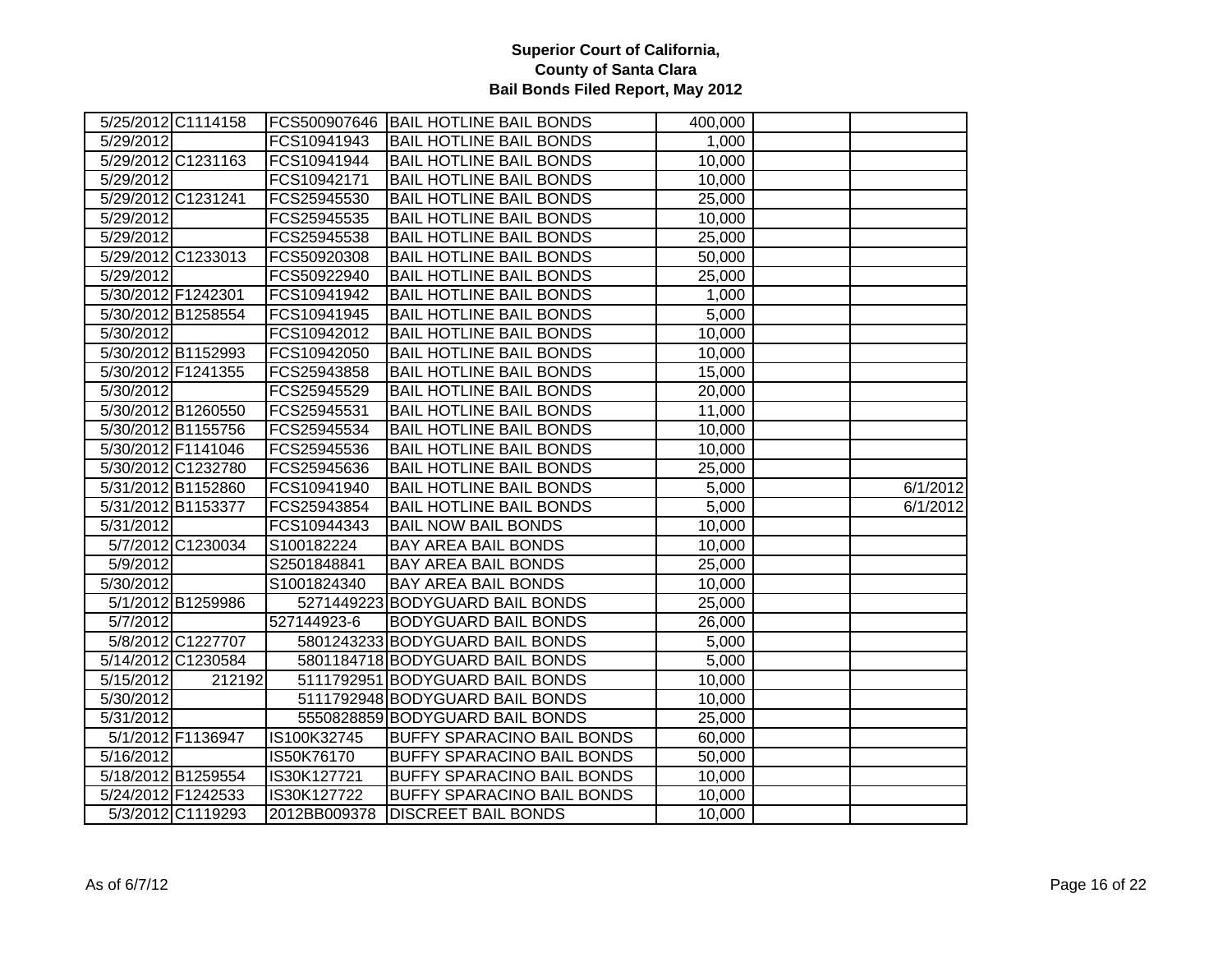|                    | 5/11/2012 EE907277 |              | 1012BB009377   DISCREET BAIL BONDS | 10,000  |           |
|--------------------|--------------------|--------------|------------------------------------|---------|-----------|
| 5/9/2012           |                    |              | 2012CC009859 ED MUMBERT BAIL BONDS | 21,000  |           |
|                    | 5/14/2012 C1230059 |              | 2012DD003683 ED MUMBERT BAIL BONDS | 40,000  |           |
|                    | 5/4/2012 F1242584  |              | 5111780116 EIGHT BALL BAIL BONDS   | 10,000  |           |
|                    | 5/8/2012 F1241752  |              | 5801138290 EIGHT BALL BAIL BONDS   | 5,000   |           |
|                    | 5/10/2012 FF510979 |              | 5271344469 EIGHT BALL BAIL BONDS   | 15,000  | 5/30/2012 |
| 5/15/2012 F1242321 |                    |              | 5801174401 EIGHT BALL BAIL BONDS   | 5,000   |           |
| 5/23/2012          |                    |              | 5271374543 EIGHT BALL BAIL BONDS   | 25,000  |           |
|                    | 5/23/2012 C1110602 |              | 5271424691 EIGHT BALL BAIL BONDS   | 25,000  |           |
| 5/2/2012           |                    |              | 5111806377 JAKE'S BAIL BONDS       | 10,000  |           |
| 5/22/2012          |                    |              | 5111806380 JAKE'S BAIL BONDS       | 11,000  |           |
| 5/24/2012          |                    |              | 5111806393 JAKE'S BAIL BONDS       | 10,000  |           |
|                    | 5/14/2012 C1231925 |              | 5200069869 KELLY'S BAIL BONDS      | 110,000 |           |
|                    | 5/1/2012 C1198901  |              | S10001748386 LATINO BAIL BONDS     | 100,000 |           |
|                    | 5/18/2012 B1260345 | S2501774683  | <b>LATINO BAIL BONDS</b>           | 13,500  |           |
| 5/1/2012           |                    |              | 5550835769 LE BAIL BONDS           | 35,000  | 5/29/2012 |
|                    | 5/4/2012 B1157084  |              | 5111885165 LE BAIL BONDS           | 10,000  |           |
|                    | 5/7/2012 C1233238  |              | 5550835730 LE BAIL BONDS           | 50,000  |           |
| 5/7/2012           |                    |              | 5550835743 LE BAIL BONDS           | 35,000  | 6/4/2012  |
|                    | 5/7/2012 C1226346  |              | 5550835756 LE BAIL BONDS           | 50,000  |           |
| 5/7/2012           |                    | 555-075620-8 | LE BAIL BONDS                      | 50,000  |           |
|                    | 5/8/2012 C1231498  |              | 5550825238 LE BAIL BONDS           | 50,000  |           |
|                    | 5/14/2012 C1117845 |              | 5111885149 LE BAIL BONDS           | 5,000   |           |
| 5/14/2012          |                    |              | 5271419574 LE BAIL BONDS           | 25,000  |           |
|                    | 5/14/2012 C1229165 |              | 5550810757 LE BAIL BONDS           | 50,000  |           |
| 5/14/2012          |                    |              | 5550835714 LE BAIL BONDS           | 40,000  |           |
| 5/16/2012          |                    |              | 5111885181 LE BAIL BONDS           | 10,000  |           |
| 5/18/2012          |                    |              | 5111885178 LE BAIL BONDS           | 10,000  |           |
|                    | 5/18/2012 C1233122 |              | 5550810744 LE BAIL BONDS           | 30,000  |           |
| 5/29/2012          |                    |              | 5111885107 LE BAIL BONDS           | 5,000   |           |
| 5/29/2012          |                    |              | 5111885110 LE BAIL BONDS           | 5,000   |           |
| 5/29/2012          |                    |              | 5111885123 LE BAIL BONDS           | 10,000  |           |
| 5/29/2012          |                    |              | 5271419558 LE BAIL BONDS           | 25,000  |           |
|                    | 5/30/2012 B1259672 |              | 5111885095 LE BAIL BONDS           | 3,000   |           |
| 5/30/2012          |                    |              | 5111885136 LE BAIL BONDS           | 10,000  |           |
| 5/30/2012          |                    |              | 5271419545 LE BAIL BONDS           | 10,000  |           |
| 5/30/2012          |                    |              | 5271460659 LE BAIL BONDS           | 25,000  |           |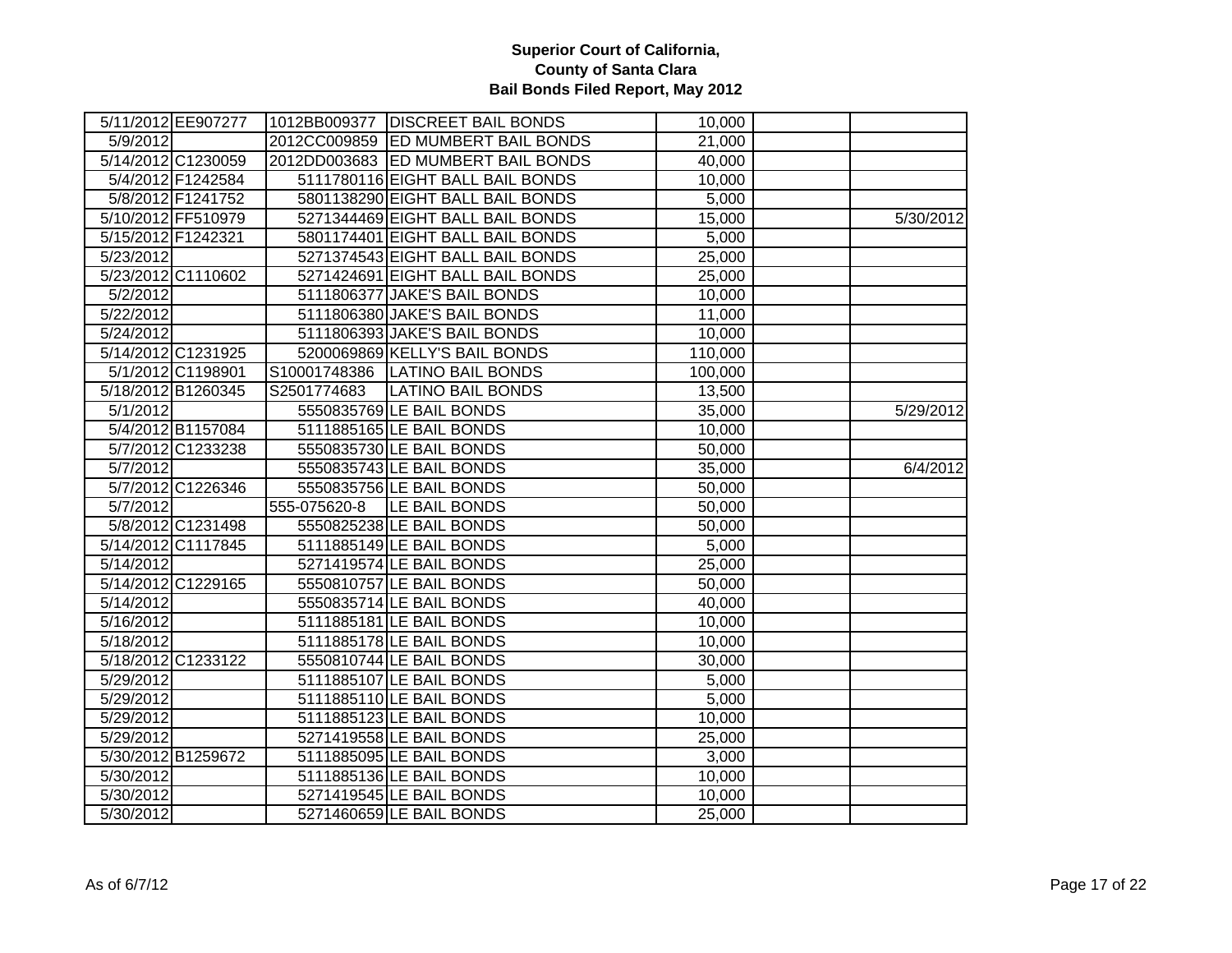| 5/30/2012         |                    |              | 5550835727 LE BAIL BONDS      | 30,000  |          |           |
|-------------------|--------------------|--------------|-------------------------------|---------|----------|-----------|
|                   | 5/31/2012 C1232926 |              | 5271419532 LE BAIL BONDS      | 2,000   |          |           |
| 5/31/2012         |                    |              | 5271460662 LE BAIL BONDS      | 25,000  |          |           |
|                   | 5/31/2012 C1199306 |              | 5550752057 LE BAIL BONDS      | 30,000  |          |           |
|                   | 5/1/2012 F1242757  | LX1510006850 | <b>LUNA BAIL BONDS</b>        | 10,000  |          |           |
|                   | 5/1/2012 B1260388  | LX3010007233 | <b>LUNA BAIL BONDS</b>        | 27,000  |          |           |
| $\sqrt{5/1/2012}$ |                    | LX5010006869 | <b>LUNA BAIL BONDS</b>        | 50,000  |          |           |
| 5/2/2012          |                    |              | LX5010006867 LUNA BAIL BONDS  | 50,000  |          | 5/29/2012 |
|                   | 5/3/2012 C1231160  | LX1510007251 | <b>LUNA BAIL BONDS</b>        | 10,000  |          |           |
|                   | 5/3/2012 C1231167  | LX3010007225 | <b>LUNA BAIL BONDS</b>        | 30,000  |          |           |
|                   | 5/4/2012 B1259877  | LX1510006845 | <b>LUNA BAIL BONDS</b>        | 10,000  |          |           |
|                   | 5/7/2012 F1139957  | LX1510005577 | <b>LUNA BAIL BONDS</b>        | 10,000  |          |           |
| 5/7/2012          |                    | LX1510006851 | <b>LUNA BAIL BONDS</b>        | 10,000  |          | 5/31/2012 |
|                   | 5/7/2012 C1233050  | LX3010007226 | <b>LUNA BAIL BONDS</b>        | 15,000  |          |           |
| 5/7/2012          |                    | LX3010007227 | <b>LUNA BAIL BONDS</b>        | 25,000  |          | 6/4/2012  |
|                   | 5/7/2012 C1232933  | LX3010007228 | <b>LUNA BAIL BONDS</b>        | 25,000  |          |           |
|                   | 5/7/2012 C1232564  | LX3010007229 | <b>LUNA BAIL BONDS</b>        | 25,500  |          | 5/25/2012 |
|                   | 5/7/2012 C1225667  | LX3010007230 | <b>LUNA BAIL BONDS</b>        | 20,000  |          |           |
|                   | 5/7/2012 C1231407  | LX5010007234 | <b>LUNA BAIL BONDS</b>        | 25,000  |          |           |
|                   | 5/7/2012 C1232419  | LX5010007236 | <b>LUNA BAIL BONDS</b>        | 50,000  |          |           |
|                   | 5/8/2012 C1114519  | LX3010006859 | <b>LUNA BAIL BONDS</b>        | 30,000  |          |           |
|                   | 5/8/2012 F1242513  |              | LX75010006809 LUNA BAIL BONDS | 542,000 |          |           |
|                   | 5/9/2012 C1079162  |              | 5271449728 LUNA BAIL BONDS    | 20,000  |          |           |
|                   | 5/9/2012 B1260427  |              | LX1510007220 LUNA BAIL BONDS  | 10,000  |          |           |
|                   | 5/9/2012 C1233356  |              | LX1510007999 LUNA BAIL BONDS  | 10,000  | 6/5/2012 |           |
| 5/9/2012          |                    | LX3010007232 | <b>LUNA BAIL BONDS</b>        | 10,000  |          |           |
|                   | 5/9/2012 B1260003  | LX5010006866 | <b>LUNA BAIL BONDS</b>        | 50,000  |          |           |
|                   | 5/9/2012 B1260003  | LX5010006870 | <b>LUNA BAIL BONDS</b>        | 50,000  |          |           |
|                   | 5/9/2012 B1260131  | LX5010007237 | <b>LUNA BAIL BONDS</b>        | 25,000  |          |           |
| 5/9/2012          |                    | LX5010007239 | <b>LUNA BAIL BONDS</b>        | 50,000  |          | 6/5/2012  |
|                   | 5/9/2012 B1260383  | LX5010007240 | <b>LUNA BAIL BONDS</b>        | 10,250  |          |           |
|                   | 5/10/2012 C1233733 | LX10008003   | <b>LUNA BAIL BONDS</b>        | 25,000  |          |           |
| 5/10/2012         |                    | LX1510007218 | <b>LUNA BAIL BONDS</b>        | 10,000  |          |           |
|                   | 5/11/2012 B1260365 | LX1510008000 | <b>LUNA BAIL BONDS</b>        | 11,500  |          |           |
|                   | 5/11/2012 B1260139 | LX3010008002 | <b>LUNA BAIL BONDS</b>        | 25,000  |          |           |
| 5/14/2012         |                    |              | 5271449731 LUNA BAIL BONDS    | 15,000  |          |           |
| 5/14/2012         |                    |              | LX3010008223 LUNA BAIL BONDS  | 25,000  |          |           |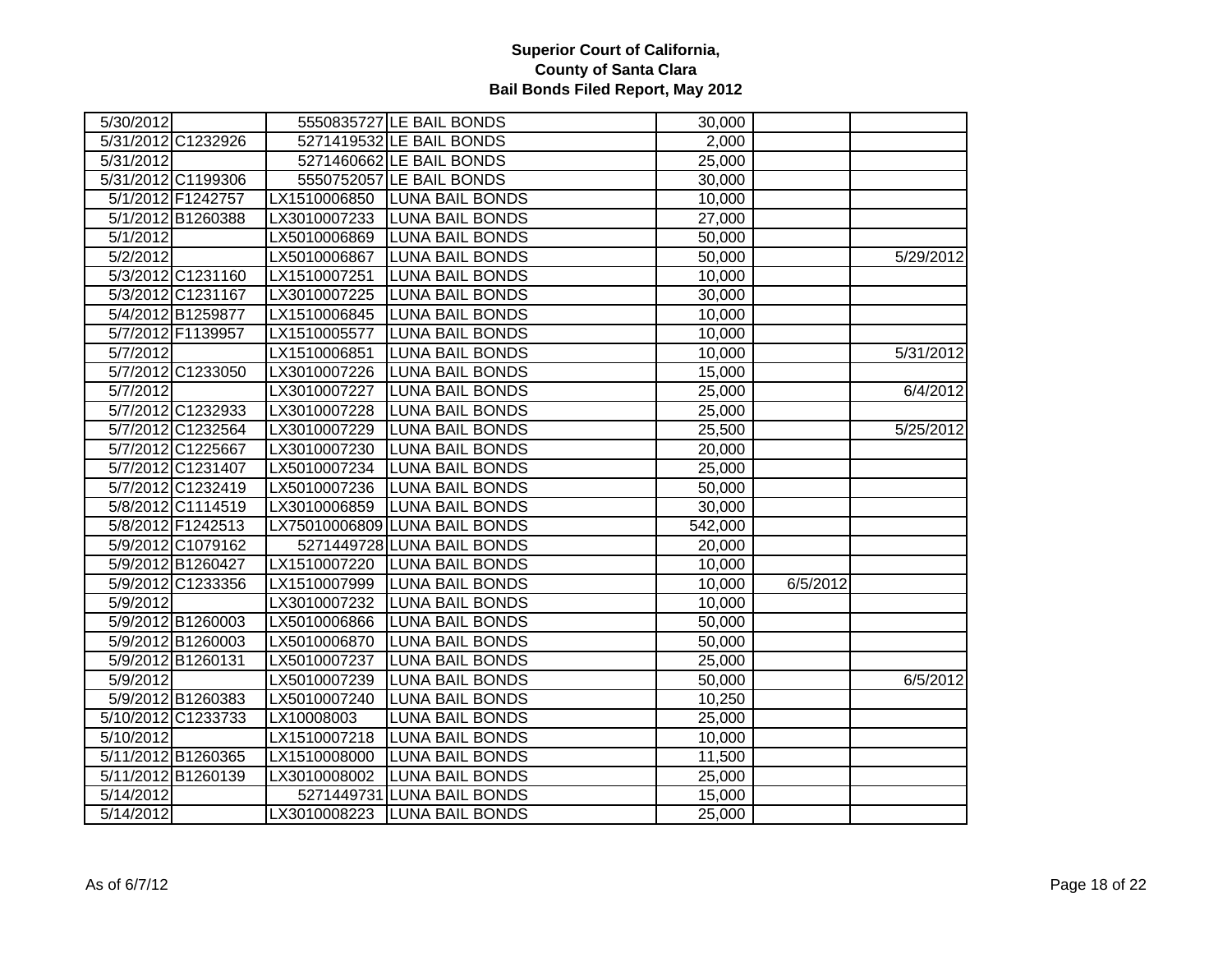|           | 5/14/2012 C1228554 |              | LX3010008225 LUNA BAIL BONDS  | 20,000  |           |  |
|-----------|--------------------|--------------|-------------------------------|---------|-----------|--|
|           | 5/14/2012 C1232779 | LX3010008226 | <b>LUNA BAIL BONDS</b>        | 16,000  | 5/29/2012 |  |
| 5/14/2012 |                    | LX3010008231 | <b>LUNA BAIL BONDS</b>        | 25,000  |           |  |
|           | 5/14/2012 C1233521 | LX5010007235 | <b>LUNA BAIL BONDS</b>        | 25,000  |           |  |
|           | 5/14/2012 F1241832 | LX710007997  | <b>LUNA BAIL BONDS</b>        | 5,000   |           |  |
|           | 5/15/2012 C1233633 |              | LX10010006635 LUNA BAIL BONDS | 100,000 |           |  |
| 5/15/2012 |                    |              | LX1510007253 LUNA BAIL BONDS  | 10,000  |           |  |
| 5/15/2012 |                    |              | LX1510008217 LUNA BAIL BONDS  | 10,000  |           |  |
|           | 5/15/2012 F1242518 |              | LX1510008218 LUNA BAIL BONDS  | 10,000  |           |  |
|           | 5/15/2012 B1260277 | LX1510008221 | <b>LUNA BAIL BONDS</b>        | 10,000  |           |  |
|           | 5/15/2012 C1232558 | LX3010008224 | <b>LUNA BAIL BONDS</b>        | 16,000  |           |  |
|           | 5/15/2012 B1260277 | LX5010007238 | <b>LUNA BAIL BONDS</b>        | 35,000  |           |  |
|           | 5/15/2012 C1233072 | LX5010008233 | <b>LUNA BAIL BONDS</b>        | 50,000  |           |  |
|           | 5/16/2012 C1223957 | LX1510007252 | <b>LUNA BAIL BONDS</b>        | 10,000  |           |  |
|           | 5/16/2012 B1259714 | LX1510008219 | <b>LUNA BAIL BONDS</b>        | 51,612  |           |  |
|           | 5/16/2012 B1260349 | LX3010008230 | <b>LUNA BAIL BONDS</b>        | 10,000  |           |  |
|           | 5/18/2012 C1109785 | LX3010007255 | <b>LUNA BAIL BONDS</b>        | 25,000  |           |  |
| 5/21/2012 |                    | LX3010007256 | <b>LUNA BAIL BONDS</b>        | 25,000  |           |  |
| 5/22/2012 |                    | LX1510008379 | <b>LUNA BAIL BONDS</b>        | 10,000  |           |  |
|           | 5/22/2012 C1233198 | LX1510008380 | <b>LUNA BAIL BONDS</b>        | 11,000  |           |  |
| 5/22/2012 |                    | LX1510008381 | <b>LUNA BAIL BONDS</b>        | 10,000  |           |  |
| 5/22/2012 |                    | LX3010008396 | <b>LUNA BAIL BONDS</b>        | 25,000  |           |  |
| 5/22/2012 |                    | LX5010007241 | <b>LUNA BAIL BONDS</b>        | 50,000  |           |  |
| 5/22/2012 |                    | LX5010008004 | <b>LUNA BAIL BONDS</b>        | 50,000  |           |  |
|           | 5/22/2012 C1232536 | LX710007210  | <b>LUNA BAIL BONDS</b>        | 1,000   | 5/22/2012 |  |
| 5/22/2012 |                    | LX710007212  | <b>LUNA BAIL BONDS</b>        | 5,000   |           |  |
| 5/23/2012 |                    | LX1510008382 | <b>LUNA BAIL BONDS</b>        | 10,000  |           |  |
| 5/23/2012 |                    | LX3010007257 | <b>LUNA BAIL BONDS</b>        | 10,000  |           |  |
|           | 5/23/2012 B1157402 | LX710007211  | <b>LUNA BAIL BONDS</b>        | 3,000   |           |  |
|           | 5/25/2012 C1231589 | LX1510008220 | <b>LUNA BAIL BONDS</b>        | 10,000  |           |  |
|           | 5/25/2012 C1233734 | LX5010008405 | <b>LUNA BAIL BONDS</b>        | 35,000  |           |  |
|           | 5/25/2012 C1233802 | LX5010008410 | <b>LUNA BAIL BONDS</b>        | 40,000  |           |  |
| 5/29/2012 |                    |              | LX10010005730 LUNA BAIL BONDS | 100,000 |           |  |
|           | 5/29/2012 C1233221 |              | LX1510008222 LUNA BAIL BONDS  | 10,000  |           |  |
| 5/29/2012 |                    | LX1510008383 | <b>LUNA BAIL BONDS</b>        | 10,000  |           |  |
| 5/29/2012 |                    | LX1510008649 | <b>LUNA BAIL BONDS</b>        | 10,250  |           |  |
| 5/29/2012 |                    | LX3010008229 | <b>LUNA BAIL BONDS</b>        | 25,000  |           |  |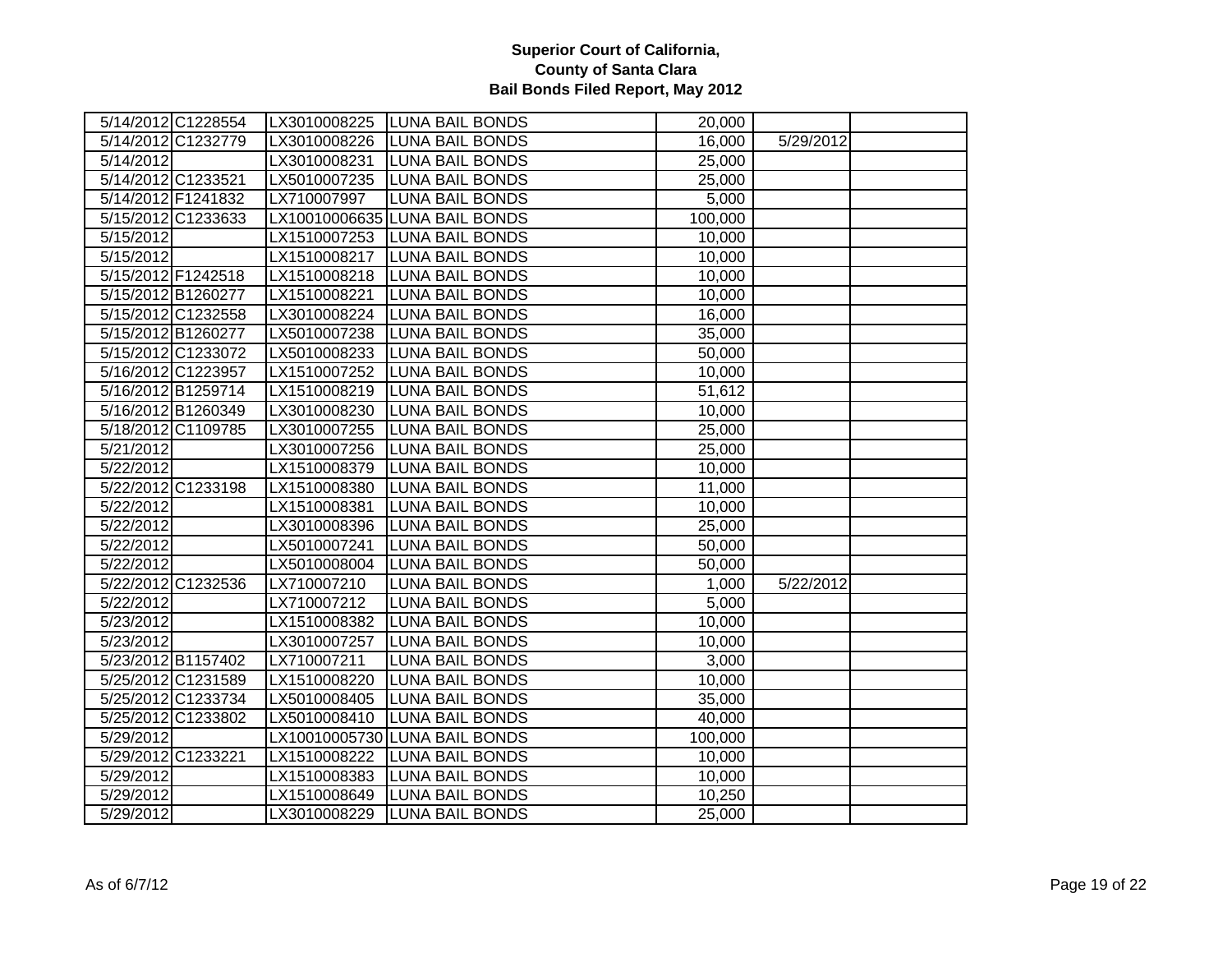| 5/29/2012              |              | LX3010008660 LUNA BAIL BONDS            | 25,000 |           |
|------------------------|--------------|-----------------------------------------|--------|-----------|
| 5/29/2012 C1233507     |              | LX3010008662 LUNA BAIL BONDS            | 30,000 |           |
| 5/29/2012              | LX3010008663 | <b>LUNA BAIL BONDS</b>                  | 25,000 |           |
| 5/29/2012              | LX5010008665 | <b>LUNA BAIL BONDS</b>                  | 40,000 |           |
| 5/29/2012              | LX7510005704 | <b>LUNA BAIL BONDS</b>                  | 55,000 |           |
| 5/30/2012              | LX1510008387 | <b>LUNA BAIL BONDS</b>                  | 10,000 |           |
| 5/30/2012 F1242765     | LX1510008647 | <b>LUNA BAIL BONDS</b>                  | 15,000 |           |
| 5/30/2012              | LX1510008648 | <b>LUNA BAIL BONDS</b>                  | 11,000 |           |
| 5/30/2012 B1260343     | LX3010008398 | <b>LUNA BAIL BONDS</b>                  | 20,000 |           |
| 5/30/2012 B1157772     | LX3010008664 | <b>LUNA BAIL BONDS</b>                  | 25,000 |           |
| $\overline{5/30/2012}$ | LX5010008399 | <b>LUNA BAIL BONDS</b>                  | 20,000 |           |
| 5/30/2012              | LX5010008400 | <b>LUNA BAIL BONDS</b>                  | 35,000 |           |
| 5/30/2012              | LX5010008401 | <b>LUNA BAIL BONDS</b>                  | 35,000 |           |
| 5/30/2012              | LX710007995  | <b>LUNA BAIL BONDS</b>                  | 5,000  |           |
| 5/31/2012 C1117073     | LX1510005580 | <b>LUNA BAIL BONDS</b>                  | 10,000 |           |
| 5/31/2012 C1117070     | LX1510005581 | <b>LUNA BAIL BONDS</b>                  | 10,000 |           |
| 5/31/2012 B1259305     | LX1510008650 | <b>LUNA BAIL BONDS</b>                  | 10,000 | 6/4/2012  |
| 5/22/2012              | 1S15K131264  | MASSELI BAIL BONDS, INC.                | 10,000 |           |
| 5/11/2012 B1259345     | IS100K33090  | <b>METRO ONE, INC</b>                   | 20,000 |           |
| 5/30/2012              | IS50K77065   | METRO ONE, INC                          | 20,000 |           |
| 5/1/2012 C1230583      | 2012CC012757 | PACIFIC COAST BAIL BONDS                | 10,000 |           |
| 5/2/2012 C1233180      | 2012AA066064 | PACIFIC COAST BAIL BONDS                | 1,000  |           |
| 5/2/2012 C1120741      |              | 2012CC012979   PACIFIC COAST BAIL BONDS | 25,000 |           |
| 5/3/2012 F1140888      | 2012AA079370 | PACIFIC COAST BAIL BONDS                | 5,000  |           |
| 5/4/2012 B1157851      |              | 2012CC012760   PACIFIC COAST BAIL BONDS | 10,000 |           |
| 5/4/2012 B1259892      |              | 2012DD008762 PACIFIC COAST BAIL BONDS   | 25,000 |           |
| 5/8/2012 F1242564      | 2012DD008761 | <b>PACIFIC COAST BAIL BONDS</b>         | 35,000 |           |
| 5/8/2012 C1232498      |              | 2012DD008763 PACIFIC COAST BAIL BONDS   | 35,000 |           |
| 5/9/2012               |              | 2012DD008589 PACIFIC COAST BAIL BONDS   | 10,000 |           |
| 5/14/2012 C1231128     | 2012BB020676 | <b>PACIFIC COAST BAIL BONDS</b>         | 5,000  |           |
| 5/15/2012              | 2012CC013831 | <b>PACIFIC COAST BAIL BONDS</b>         | 25,000 | 5/29/2012 |
| 5/15/2012 F1242603     |              | 2012CC013834 PACIFIC COAST BAIL BONDS   | 5,000  | 5/17/2012 |
| 5/16/2012 F1242522     | 2012AA081367 | PACIFIC COAST BAIL BONDS                | 5,000  |           |
| 5/18/2012              |              | 2012CC013710 PACIFIC COAST BAIL BONDS   | 7,000  |           |
| 5/18/2012              |              | 2012DD008905 PACIFIC COAST BAIL BONDS   | 50,000 |           |
| 5/18/2012              |              | 2012DD008909 PACIFIC COAST BAIL BONDS   | 50,000 |           |
| 5/21/2012 F1242535     |              | 2012CC013832 PACIFIC COAST BAIL BONDS   | 6,000  |           |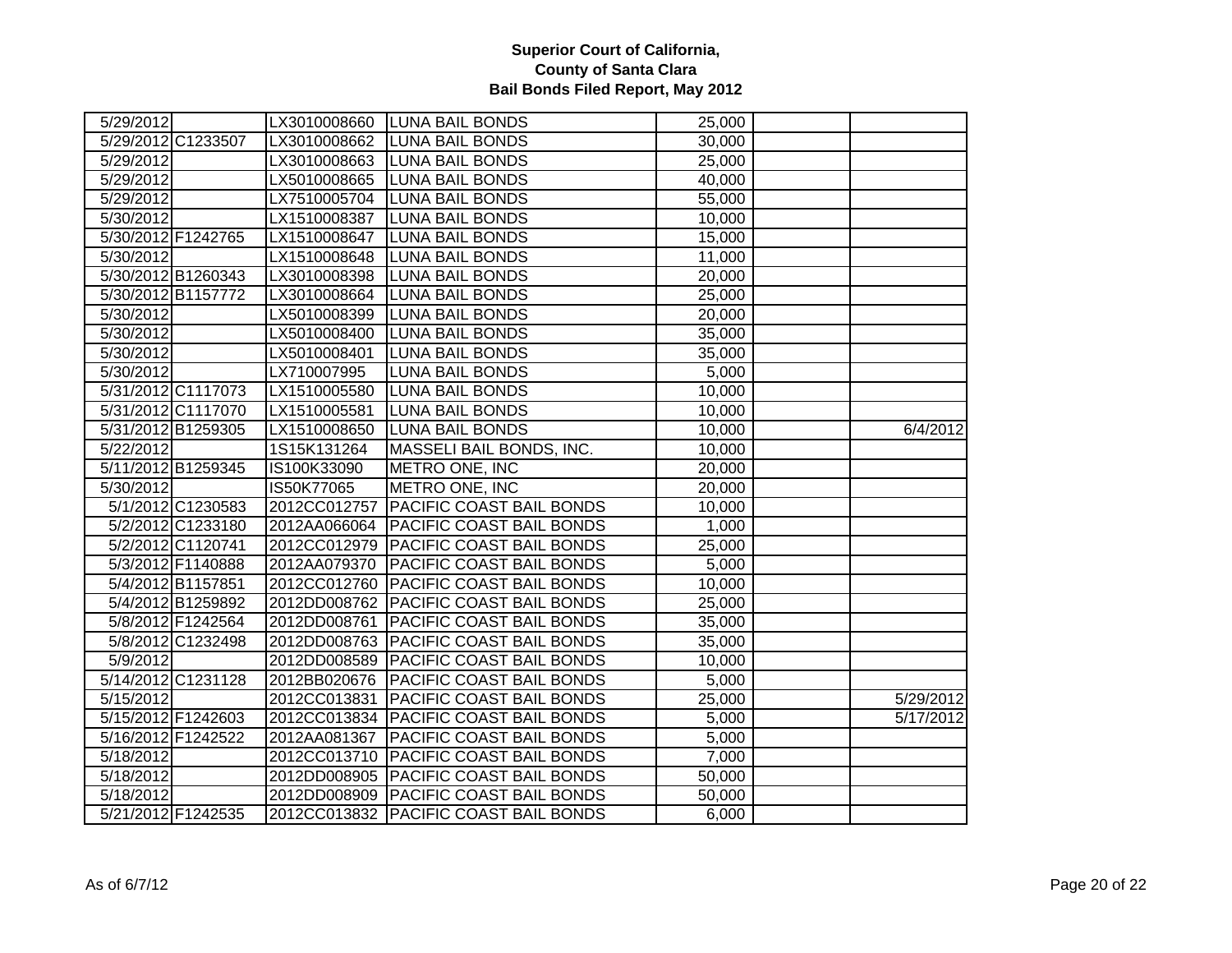|                        | 5/21/2012 C1231484 |              | 2012CC013833 PACIFIC COAST BAIL BONDS   | 15,000              |           |
|------------------------|--------------------|--------------|-----------------------------------------|---------------------|-----------|
|                        | 5/21/2012 F1242648 |              | 2012DD008906 PACIFIC COAST BAIL BONDS   | 10,000              |           |
|                        | 5/23/2012 B1151947 | 2012FF000598 | <b>PACIFIC COAST BAIL BONDS</b>         | 10,000              |           |
|                        | 5/29/2012 C1223503 |              | 2012CC014612 PACIFIC COAST BAIL BONDS   | 15,000              |           |
|                        | 5/29/2012 C1232841 |              | 2012DD009858   PACIFIC COAST BAIL BONDS | 30,000              |           |
|                        | 5/30/2012 F1242763 |              | 2012CC014618 PACIFIC COAST BAIL BONDS   | 10,000              |           |
| $\overline{5/30/2012}$ |                    |              | 2012CC014619 PACIFIC COAST BAIL BONDS   | 25,000              |           |
|                        | 5/30/2012 C1233952 |              | 2012CC014620 PACIFIC COAST BAIL BONDS   | 10,000              |           |
|                        | 5/31/2012 F1241507 |              | 2012CC014615   PACIFIC COAST BAIL BONDS | 6,000               |           |
| 5/11/2012              |                    |              | 2012DD007994 RAMIREZ BAIL BONDS         | 26,000              |           |
| 5/14/2012              |                    |              | 2012CC012483 RAMIREZ BAIL BONDS         | 15,000              |           |
| 5/24/2012              |                    |              | 2012CC012484 RAMIREZ BAIL BONDS         | 15,000              |           |
|                        | 5/2/2012 B1049118  |              | 5111846614 SOUTH SHORE BAIL BONDS       | 10,000              | 5/29/2012 |
| 5/1/2012               |                    |              | 2012BB006641   TAPOUT BAIL BONDS        | 10,000              |           |
|                        | 5/2/2012 C1231281  | 2012CC004307 | <b>TAPOUT BAIL BONDS</b>                | 25,000              |           |
|                        | 5/7/2012 C1231100  |              | 2012DD007283   TAPOUT BAIL BONDS        | 25,000              |           |
|                        | 5/9/2012 B1260121  |              | 2012DD007487 TAPOUT BAIL BONDS          | 35,000              |           |
| 5/10/2012              |                    | 2012CC004302 | <b>TAPOUT BAIL BONDS</b>                | 26,000              |           |
| 5/14/2012              |                    |              | 2012CC004299 TAPOUT BAIL BONDS          | 25,000              |           |
|                        | 5/14/2012 C1080648 | 2012FF000494 | <b>TAPOUT BAIL BONDS</b>                | 200,000             |           |
|                        | 5/21/2012 C1232697 | 2012EE001471 | <b>TAPOUT BAIL BONDS</b>                | 50,000              |           |
|                        | 5/22/2012 C1229656 |              | 2012CC009470  TAPOUT BAIL BONDS         | 10,000              |           |
|                        | 5/25/2012 C1231587 |              | 2012BB015785   TAPOUT BAIL BONDS        | 10,000              |           |
|                        | 5/25/2012 B1259824 |              | 2012CC004310 TAPOUT BAIL BONDS          | 20,000              |           |
|                        | 5/29/2012 C1121064 |              | 2012DD008136  TAPOUT BAIL BONDS         | 50,000              |           |
| 5/29/2012              |                    | 2012FF000591 | <b>TAPOUT BAIL BONDS</b>                | 200,000             |           |
|                        | 5/30/2012 B1258490 |              | 2012BB020315  TAPOUT BAIL BONDS         | 3,000               |           |
|                        | 5/31/2012 C1233735 | 2012EE003842 | <b>TAPOUT BAIL BONDS</b>                | 100,000             |           |
| 5/1/2012               |                    | AS15K133011  | THANG VO BAIL BONDS                     | 15,000              |           |
| 5/2/2012               |                    | AS50K37425   | <b>THANG VO BAIL BONDS</b>              | 15,500              | 5/29/2012 |
|                        | 5/7/2012 C1233182  | AS50K37499   | <b>THANG VO BAIL BONDS</b>              | 30,000              |           |
|                        | 5/16/2012 C1231158 | AS50K37498   | <b>THANG VO BAIL BONDS</b>              | $\overline{50,000}$ |           |
| 5/29/2012              |                    | AS100K16491  | THANG VO BAIL BONDS                     | 25,000              |           |
| 5/29/2012              |                    | AS30K58407   | THANG VO BAIL BONDS                     | 25,000              |           |
| 5/2/2012               |                    | LX3010007222 | <b>VERONICA MELERO BAIL BONDS</b>       | 25,000              | 5/29/2012 |
|                        | 5/21/2012 C1224641 | LX1510007254 | <b>VERONICA MELERO BAIL BONDS</b>       | 10,000              |           |
|                        | 5/25/2012 B1046357 | LX5010005645 | <b>VERONICA MELERO BAIL BONDS</b>       | 10,000              |           |